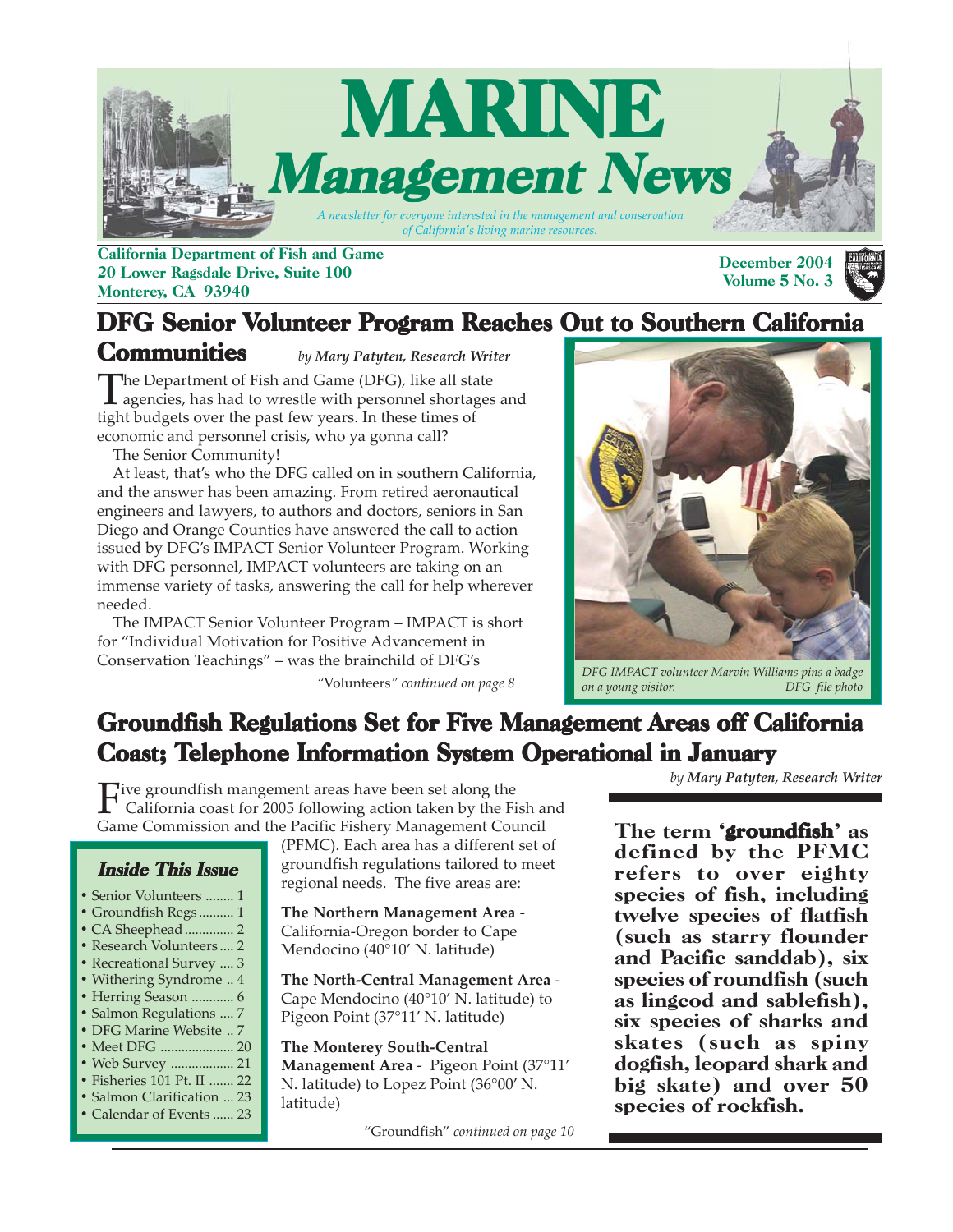### <span id="page-1-0"></span>California Sheephead Stock Assessment Completed; Public Workshops Planned for Early 2005

The California sheephead, *Semicossyphus pulcher,* is one of nineteen fish species managed under California's Nearshore Fishery Management Plan (NFMP). It is primarily found in nearshore waters off the coast of southern California (south of Point Conception) and Mexico. Earlier this year, the Department of Fish and Game (DFG) sponsored the first ever stock assessment for the California sheephead. This peer-reviewed assessment moves the fishery from a "data poor" to a "data moderate" status as defined in the NFMP, and provides a more reliable scientific basis for the Department's management approach.

**Raul Foreign Conduction Conduction Conduction Conduction Conduction Conduction Conduction Conduction Conduction**  Landings of the popular commercial and sport-caught fish have fluctuated widely over the past century. In the 1920s, commercial landings were high as California sheephead was used extensively for lobster bait. In the late 1980s and through the 1990s, California sheephead landings rose again as "platesized fish" were targeted by commercial trap fishermen in the live-fish fishery . The recreational fishery grew steadily from the 1940s to the 1980s,

#### *by DFG Staff*

achieveing its greatest estimated landings during the latter part of the 1980s.

 The life cycle of the California sheephead poses unique problems for stock assessment,

compared to other Pacific coast groundfish. California sheephead begin life as females, reaching sexual maturity at 3 to 6 years of age, and eventually transform into males. Exactly what initiates the sex change is not known. The circumstances that trigger the transformation from female to male may be linked to the sex ratio of a given population, the size and abundance of available males, or other unknown factors. Without this crucial bit of life history information, estimating the reproductive potential of California sheephead can be challenging.

 The stock assessment team, composed of fishery scientists from DFG, the University of California at Santa Cruz, and the National Marine Fisheries Service, used several sources of data for the stock assessment. These included catch history dating back to 1916, information on the size of fish in the catch,

*"*[California sheephead](#page-8-0)*" continued on page 9*

### **DFG Volunteers Make a Difference!** *by Briana Brady, Marine Biologist*

The Marine Region's Fishery Independent Research Team would like to thank the volunteers who assisted the Department while gaining valuable work experience. Among the volunteers who worked with DFG since June, 2003:

**Michelle Brady**, Field photographer **Jane Curtner**, Research diver and image library technician **Rob Hewlett**, Research diver **Jared Kibele**, Research diver **Shinobu Okano**, Image library technician **Michele Palin**, Image library technician **Kate Peterson**, Image library technician and deckhand **Stacy Tatman**, Image library technician **Bethany Taylor**, Image library technician and deckhand **Lucas Willey**, Deckhand



*DFG volunteer Michelle Brady kayaks to her next photo shoot. photo by J. Kibele*

Our research divers worked on one or more field projects, and did a tremendous job surveying invertebrate populations and using underwater geo-referenced video to capture fish density data. Our deckhands were key in helping to prepare gear for each dive. And last but not least, our image library technicians digitized nearly 1,000 images of California's marine organisms from the Department's slide library. Thank you all for a job well done!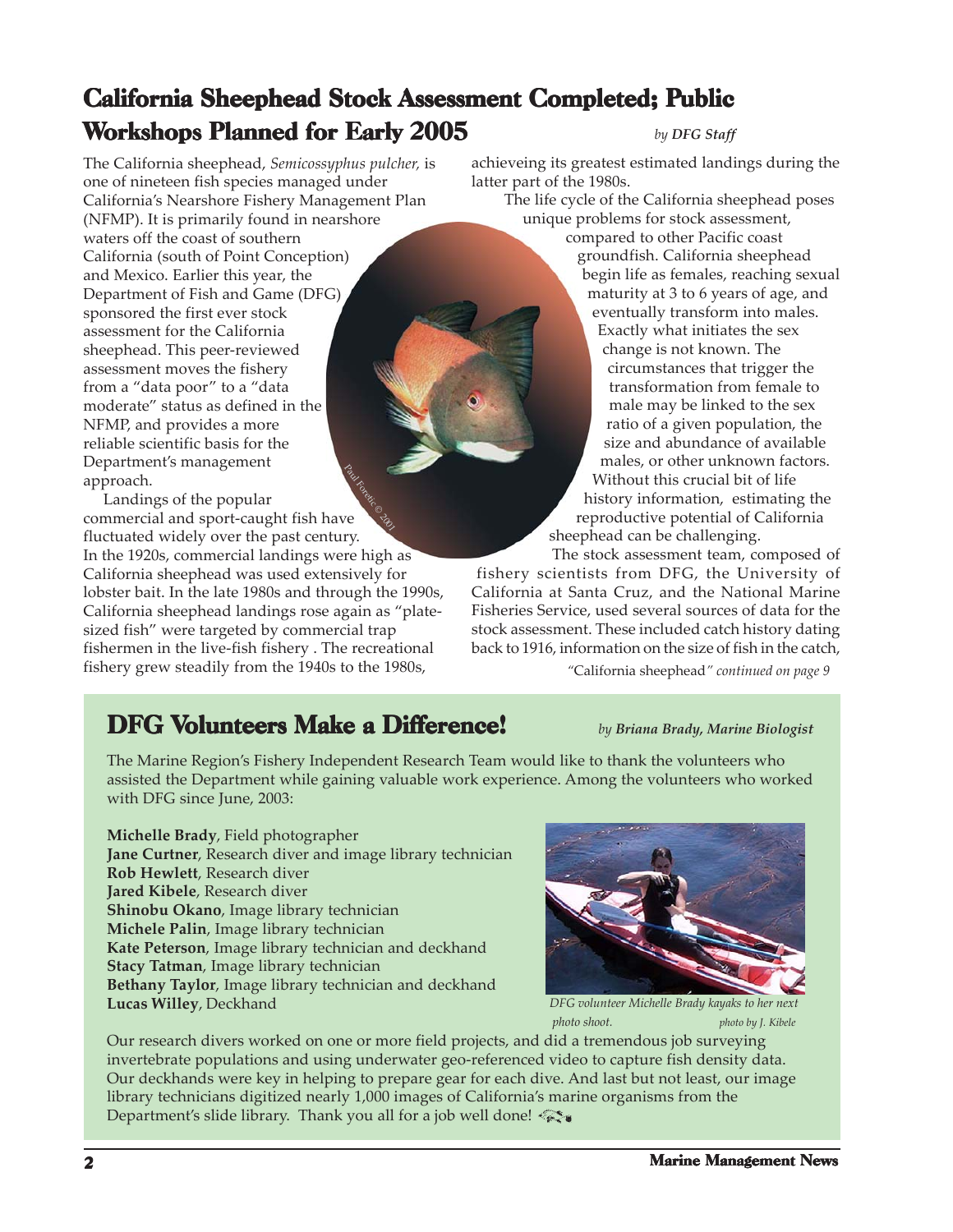### <span id="page-2-0"></span>New Saltwater Recreational Angler Survey Under Way

**Hello!** How's the fishing<br>today? I represent the California Department of Fish and Game and the Pacific States Marine Fisheries Commission, and I'm conducting a survey of saltwater anglers. I'd like to ask you a few questions about your fishing trip and your catch…"

 Have you been approached by a sampler and heard similar words when you returned to the dock after a day of ocean

sport fishing? Did you wonder why you were being asked to participate?

 Implemented in January 2004, the California Recreational Fisheries Survey (CRFS) is the tool that fishery managers will use to estimate the total catch and fishing effort of marine recreational anglers in California.

 While other, related surveys, have been conducted on the west coast for decades, one primary survey, the Marine Recreational Fishery Statistical Survey (MRFSS), could no longer meet the changing needs of state and federal fishery managers. The new CRFS incorporates the Department of Fish and Game (DFG) Ocean Salmon Project Survey and replaces the MRFSS. It is the first program developed to meet the specific management needs for all of California's recreational fisheries.

 The CRFS incorporates many new concepts and improvements over the previous method, including increased field sampling levels, on-site estimates of private skiff effort, and dividing catch estimates into smaller geographic regions. Additionally, the CRFS uses an angler license database for effort estimates for some types of fishing, instead of the randomdigit-dialing telephone survey used prior to 2004.

 Fishery managers are confident that the methods employed in the CRFS will provide a more accurate picture of what is actually happening in the recreational fishery, and in a more timely fashion.

 Saltwater anglers are already noticing a difference. To achieve the desired precision in catch estimates, samplers needed to increase the number of interviews over previous years. To this end, the number of samplers conducting the survey was nearly doubled, resulting in more than triple the number of angler interviews at fishing sites statewide over the past year. Your chances of being



 *A CRFS sampler records information about a fishermen's catch. photo courtesy Russ Porter*

*by Ed Roberts, Marine Biologist*

approached by a sampler upon completion of a fishing trip have increased, and avid anglers may even be interviewed several times per year. Because every fishing trip is unique – different target species, fishing locations and catch – the DFG strongly encourages saltwater anglers to cooperate with CRFS samplers each and every time they are asked to participate. Please take

the time to provide accurate information when approached, and have your fishing habits reflected in this important survey.

 As the need for more effective fishery management practices increases on the Pacific, Atlantic and Gulf coasts, other states are taking notice of what is being done in California. The CRFS may serve as an example of what to do when others are faced with issues similar to those confronting California's saltwater anglers and fishery managers.

 During a time of financial difficulty for the state of California, the development and successful implementation of the CRFS is a significant achievement, and represents the DFG's and the Pacific States Marine Fisheries Commission's commitment to collecting and using the most accurate data available to manage the state's economically valuable and socially important recreational fisheries.

**Due to State budget restraints, the** *Marine Managemenent News* **will only be published electronically until further notice. Sign up for automatic, electronic notification of new issues at:**

#### *<www.dfg.ca.gov/mrd/subscribe.html>*

**Copies are available for viewing or printing from the Marine Region Web site:** *[www.dfg.ca.gov/mrd/index\\_newsletter.html](www.dfg.ca.gov/mrd/index_newsletter.html)*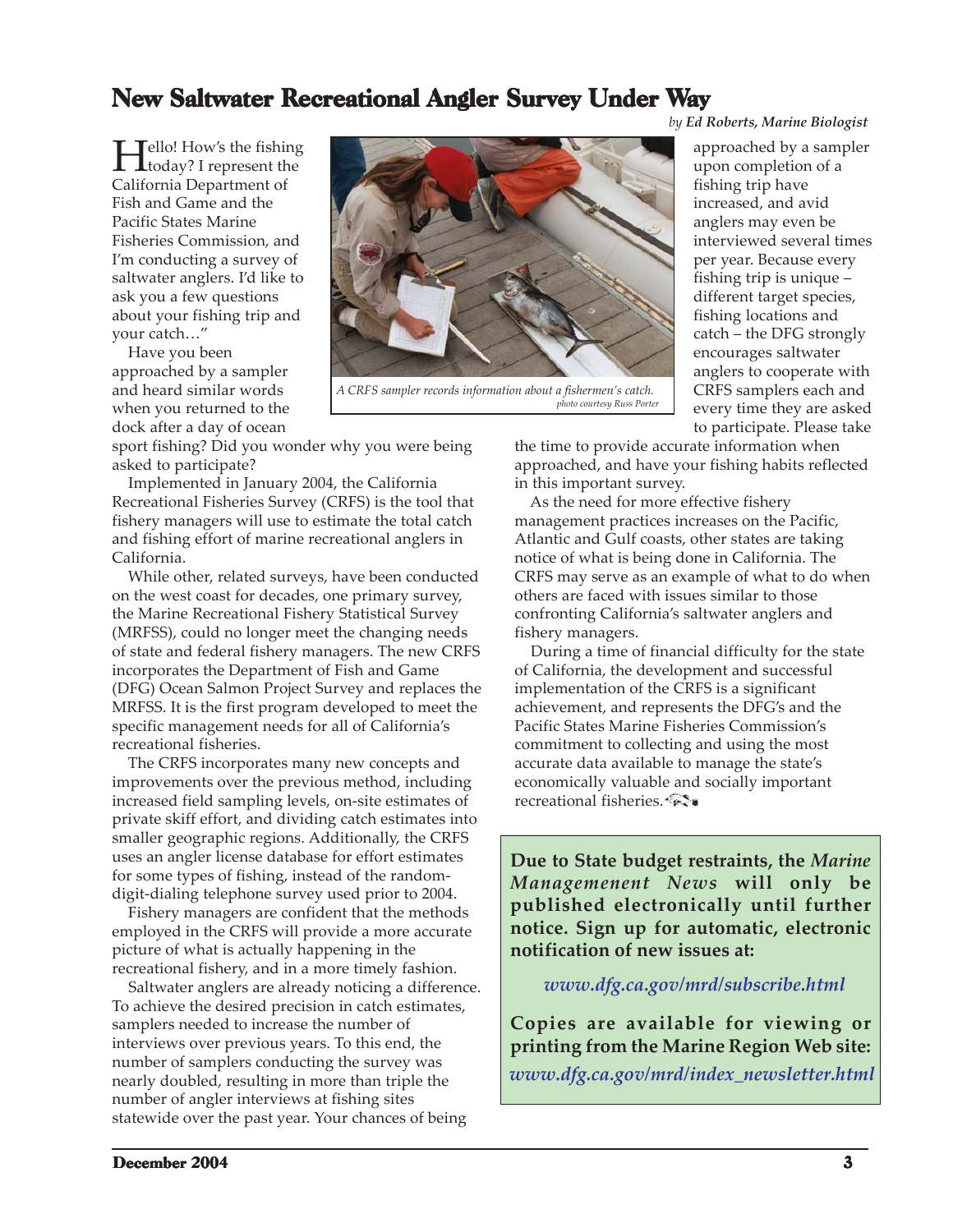<span id="page-3-0"></span>

*Transmission electron micrograph of the bacteria that causes WS. image courtesy J. Moore*

 $\Gamma$  you happened to visit a southern California seafood<br>restaurant between 1950 and 1970, chances are that f you happened to visit a southern California seafood you would have seen abalone on the menu. During this period, the multi-species abalone fishery was booming along the southern California coast.

 The fishery grew rapidly after WWII, posting a peak harvest of 5.4 million pounds in 1957. Southern California landings held steady through the end of the 1960s, but catch numbers steadily declined throughout the 1970s, and by the mid-1980s landings were only at about 15 percent of their peak level.

 In 1986 large numbers of dying black abalone and empty shells were discovered at Anacapa and Santa



*Intertidal black abalone at the Channel Islands before the WS outbreak. Image courtesy J. Moore*

Rosa Islands in the Channel Islands National Park. Because the dying abalone had severely shrunken bodies inside normal-sized shells, the condition was dubbed *withering syndrome* (WS). During the 1990s, black abalone populations decreased dramatically as WS spread throughout the Channel Islands, and to the central California coast. Throughout this period, the species represented a diminishing portion of the commercial abalone fishery, comprising 43 percent of the total catch in 1986, 18 percent in 1990 and finally 0.4 percent in 1993, the last year in which black abalone landings were recorded.

#### **What Causes Withering Syndrome?**

The pattern of spread throughout the Channel Islands and to the mainland coast suggests that WS is caused by an infectious agent. Microscopic examination *["WS" continued on page 5](#page-4-0)*



*Density of black abalone in 3 fixed plots at Santa Barbara and Anacapa Islands during the initial outbreak of WS. Densities remain near zero today. Data courtesy of the Channel Islands National Park*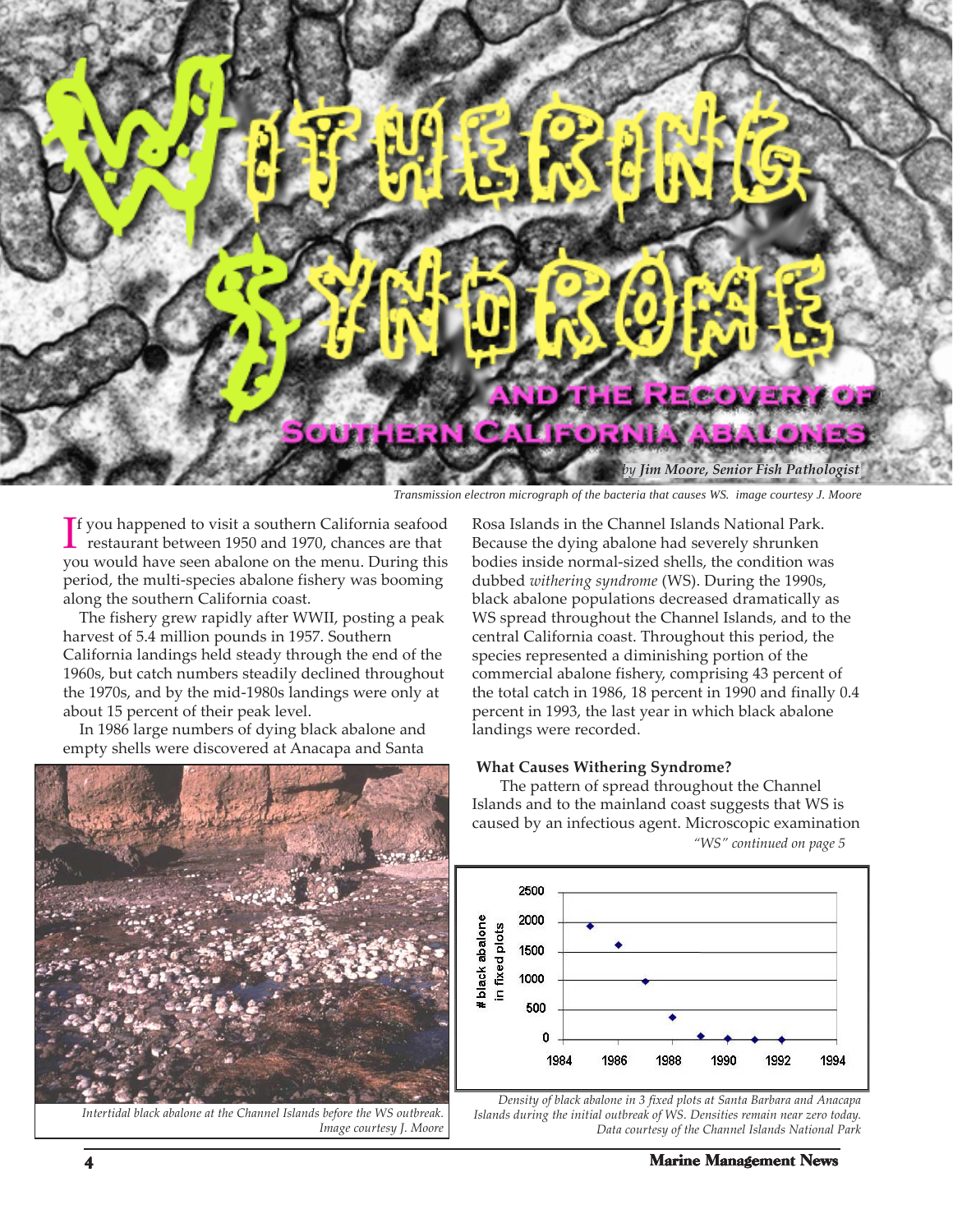#### <span id="page-4-0"></span>*"*WS*" continued from page 4*

of withered abalone reveals that cells lining the gut are infected by a unique bacterium. DNA sequencing helped identify the bacterium as a new member of a large and diverse group that lives only *within* animal cells, and often causes disease. This group includes the bacteria that causes Rocky Mountain Spotted Fever, Q Fever, typhus, and a wide variety of other diseases in mammals, fish and marine invertebrates.

 The infection appears to begin when abalone ingest the bacteria along with their food (kelp). The bacteria enter cells lining the gut and divide repeatedly, forming large masses. The infected abalone gut cells then burst into the digestive tract, allowing individual bacteria to infect nearby cells, or pass out of the animal to be ingested by other abalone. Abalone with severe infections stop eating, and their bodies shrink. Laboratory studies have shown that the five most-valued California abalone species - black, red, green, pink and white - are all susceptible to the bacteria that causes WS.

 However, not every infected abalone will die from the disease, as each species reacts differently to infection. For most species, living in cooler water keeps the abalone from getting sick. Field and laboratory studies have shown that warm water temperatures, such as those accompanying El Niño events, can exacerbate WS in red and black abalone.

#### **Withering Syndrome and the** *Abalone Recovery and Management Plan*

The Department's Abalone Recovery and Management Plan (ARMP), which is scheduled for adoption by the Fish and Game Commission in early 2005, details a recovery plan for abalone populations off southern California. The small number of abalone remaining at locations where they were once abundant suggests that recovery will be a long-term effort that may require relocating solitary abalone into groups and the outplanting of cultured stocks. The ARMP acknowledges that WS presents a particular



*A healthy black abalone (left) and one in an advanced stage of withering syndrome (right). Image courtesy J. Moore*

challenge for black abalone, and could have a significant impact on the recovery of other species.

Assessment of ARMP recovery efforts will include surveys of abalone population density and size distribution. During surveys, individual abalone will be assessed for body shrinkage, the hallmark sign of WS. Over time, this information will aid management efforts by establishing geographic, temporal and thermal trends in WS for each species. While we cannot directly control El Niño events and long-term climatic shifts, we can tailor recovery methods to incorporate the possibility of their occurrence.

Although black abalone are exceedingly rare throughout most of southern California, a few healthy-appearing survivors do remain. These animals may be genetically resistant to the WS bacterium. The ARMP calls for investigation of these animals, which may be used for broodstock to produce WS-resistant abalone for out-planting in the wild. If successful, the same technique could be used for other abalone species.

 For more information about the Abalone Recovery and Management Plan, contact Mr. Ian Taniguchi, ARMP Coordinator, at (562) 342-7182 or visit the ARMP Web site at **[www.dfg.ca.gov/mrd/armp/](www.dfg.ca.gov/mrd/armp/index.html)** index.html.

Have a question? Need help identifying a fish? Send your e-mail questions to: AskMarine@dfg.ca.gov



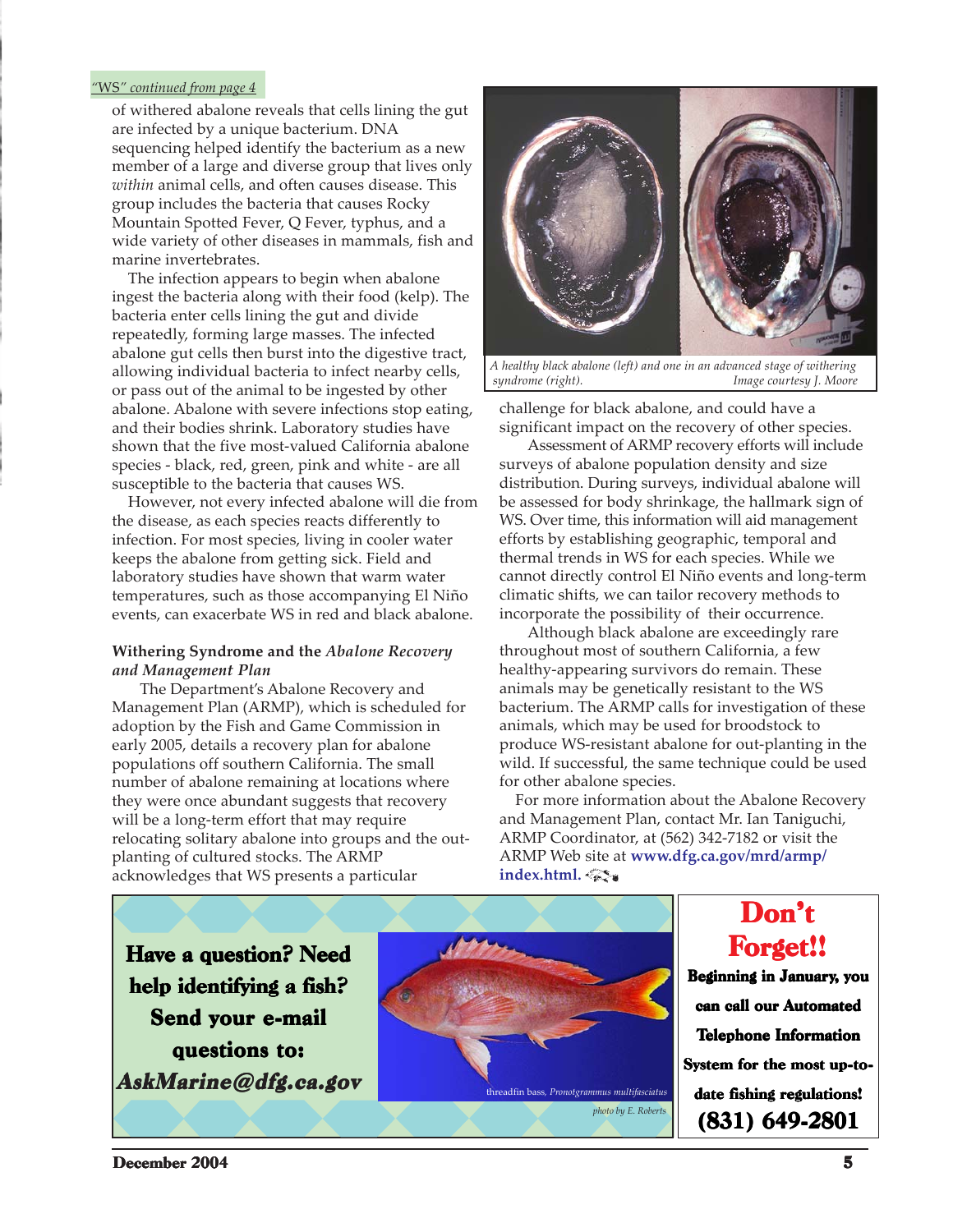<span id="page-5-0"></span>

### Fish and Game Commission Sets 2004-2005 Herring Season

In August, the California Fish and Game<br>Commission adopted regulations estable Commission adopted regulations establishing season dates and quotas for the 2004- 2005 Pacific herring fisheries coastwide.



 The 2003-2004 estimated spawning biomass in Tomales Bay, 12,124 tons, is the largest spawning biomass estimate since the fishery reopened in 1992, and nearly triple the size of the

2002-2003 estimate.

 The 400-ton initial quota for Tomales Bay for the 2004-2005 herring season amounts to 3.3 percent of the estimated

spawning biomass, well below the DFG's conservative 10-percent quota ceiling. The increase in the initial quota, up from 300 tons last season, reflects improvements in Tomales Bay herring, which have seen four consecutive years of aboveaverage spawning biomass. A provision to increase the quota in-season is included in this season's regulation package if spawning escapement levels are met by February 15, 2005. Once



spawning levels are met, the Department may raise the quota to 500 tons. Last season only 300 tons of a 400-ton quota were taken from Tomales Bay.

 The Commission also established a 3,440-ton quota for the much larger San Francisco Bay herring fishery for the 2004-2005 season. Although this quota is an increase of 1,200 tons over the 2003-2004 season, it represents a conservative 10 percent of the



estimated spawning biomass for the bay. The minimum mesh size for San Francisco Bay herring gill nets will

 $\epsilon$  remain 2  $\frac{1}{8}$  inches for 2004-05 season. The 2004-2005 quotas and seasons for the Humboldt Bay and Crescent City area fisheries remain the same.  $\mathbb{Z}$ 

 **2004-2005 Seasons for California's Pacific Herring Fisheries:**

San Francisco Bay Fishery: Opens 5 pm Sunday, Dec 5, 2004 Closes noon Thursday, Dec 23, 2004

Opens 5 pm Sunday, Jan 2, 2005 Closes noon Friday, March 11, 2005

Tomales Bay Fishery: Opens 5 pm Sunday, Dec 26, 2004 Closes noon, Friday, Dec 31, 2004

Opens 5 pm Sunday, Jan 2, 2005 Closes noon Friday, Feb 25, 2005

Humboldt Bay Fishery: Opens noon, Sunday Jan 2, 2005 Closes noon Wednesday, Mar 9 2005

Crescent City Area Fishery: Opens noon, Friday Jan. 14, 2005 Closes noon, Sunday Mar. 13, 2005

**Log onto the Marine Region's Web site to find all the latest information on commercial and recreational fisheries.**

**The Web site provides an easy way to catch up on new regulations, groundbreaking research, and public meetings. Log on today and see what hooks your attention at [www.dfg.ca.gov/mrd!](www.dfg.ca.gov/mrd)**

### Herring Fishery Net Certification Program

The Department of Fish and Game, in collaboration with the Director's Herring Advisory Committee, will provide net certification services during the 2004-2005 season. For more information, visit the Marine Region's herring fishery page at **<www.dfg.ca.gov/mrd/herring/netcertification.html>** or call the San Francisco Bay Herring Hotline (in-season only) at **650-631-6784.**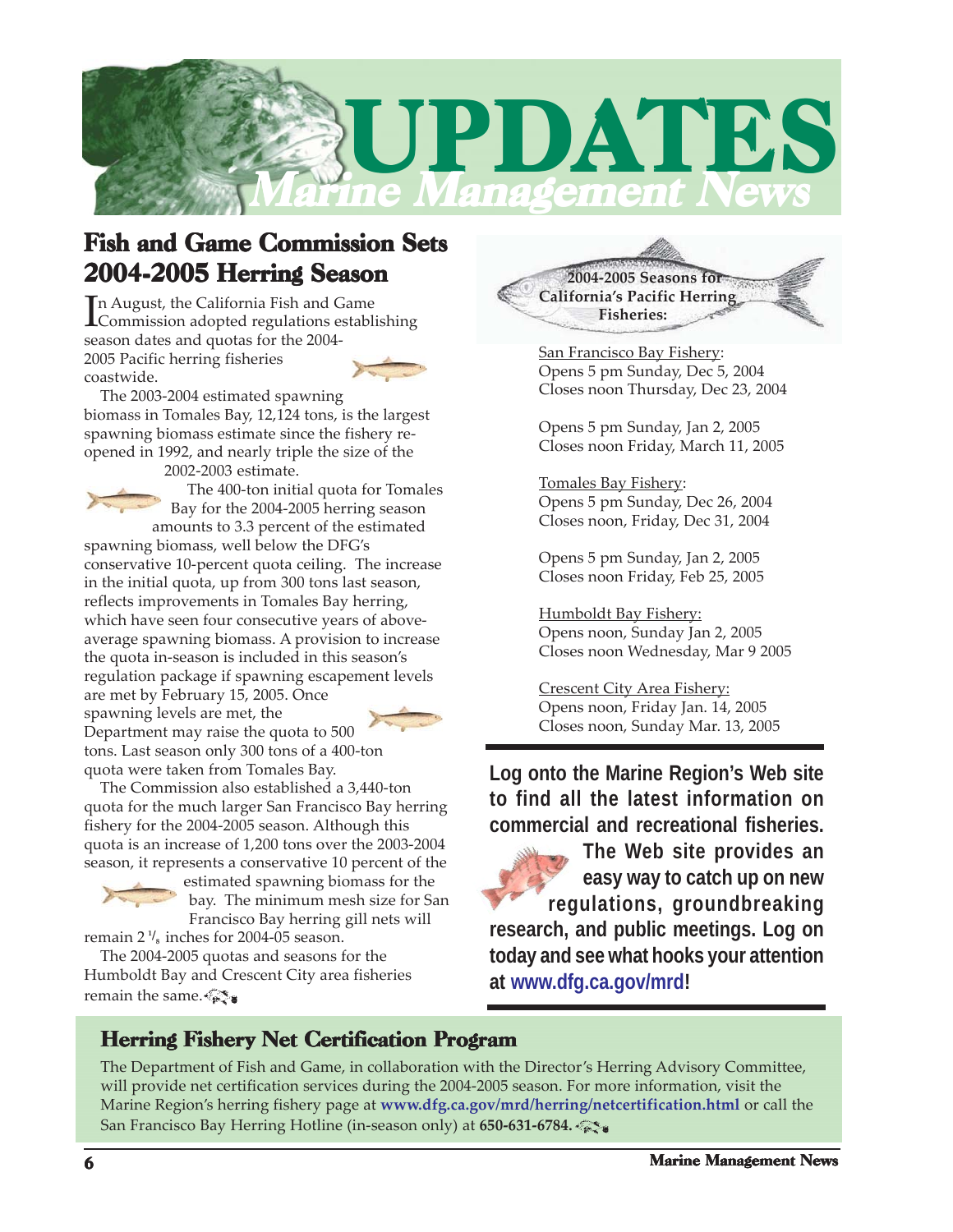### <span id="page-6-0"></span>Get Hooked on the Marine Region Web Site!

For the latest information on fishing regulations,<br>marine resources, and news affecting our<br>Galifantia modeling for the change of the three California coastline, your first stop should be the Department of Fish and Game's Marine Region Web site, located at **<www.dfg.ca.gov/mrd>**. This comprehensive information source currently contains over 1,750 Web pages readily available to the public. If you are new to the Marine Region Web site, we invite you to see what a truly valuable resource we have created. For those of you who have already visited our Web site, be sure to check back regularly, since new features, updates, and press releases are added every week. Here are some recent noteworthy additions to our Web site:

**• Marine Life Protection Act (MLPA) Initiative <www.dfg.ca.gov/mrd/mlpa>** This new partnership between government agencies and private entities was created to achieve the original MLPA goals. The 1999 MLPA directed the state to design and manage a network of marine protected areas in order to,

*by Aaron DelMonte, Marine Region Webmaster* among other things, protect marine life and habitats, marine ecosystems, and marine natural heritage, as well as improve recreational, educational and study opportunities. These Web pages contains up-to-date information about this exciting endeavor.

**• Marine Region Press Room www.dfg.ca.gov/ mrd/media** [This new portion of our Web site](www.dfg.ca.gov/mrd/media) contains up-to-date information specifically for members of the media interested in information about the Marine Region or California's marine resources. Current features include news releases, a press kit, media FAQs and story ideas.

**• Life History Database: Biological**

**Characteristics of Nearshore Fishes in California <www.dfg.ca.gov/mrd/lifehistory.html>**This page contains a link to a downloadable Microsoft Access database that contains life history information for nearshore fishes of California. This resource plays

*"*Web Site Update*[" continued on page 20](#page-19-0)*

### Predicting Next Year's Salmon Runs: The data behind the regulations

**B**eginning in spring, ocean and in-river chinook<br>Salmon are monitored to estimate harvest levels. Monitoring activities include counting fish as they return to spawn, collecting scale samples, and retrieving tiny, embedded tags from the catch (see *[Coded-Wire Tags Help to Document Increases in](www.dfg.ca.gov/mrd/newsletter/0803.html#salmon) Salmon Escapements* in the August, 2003 issue of *Marine Management News*).

 When monitoring ends, various federal agencies review the data and compile reports that will be used to determine next season's fishing regulations. These reports, all available online, include:

• The Pacific Fishery Management Council (PFMC) Salmon Technical Team's (STT's) report, "The Review of Ocean Fisheries," which presents findings from monitoring activities in California, Oregon, and Washington. The report for 2005 will be



*by Mary Patyten, Research Writer*



#### available online at **[www.pcouncil.org/salmon/](www.pcouncil.org/salmon/salsafe.html) salsafe.html**.

• Under the U.S. Fish and Wildlife Service, the Klamath River Technical Advisory Team report, "Ocean Abundance Projection and Prospective Harvest Levels for Klamath River Fall Chinook, 2005 Season" will also be made available at **<pacific.fws.gov/yreka/kfmcr.htm>**. This report explores the implications of various management scenarios using recently gathered data.

• The STT's "Pre-season Report I Stock Abundance Analysis for 2005 Ocean Salmon Fisheries" contains ocean abundance estimates for all PFMC-managed salmon stocks. The report will be made available online at **[www.pcouncil.org/salmon/salpre.html.](www.pcouncil.org/salmon/salpre.html)**

*"*Salmon Runs*[" continued on page 21](#page-20-0)*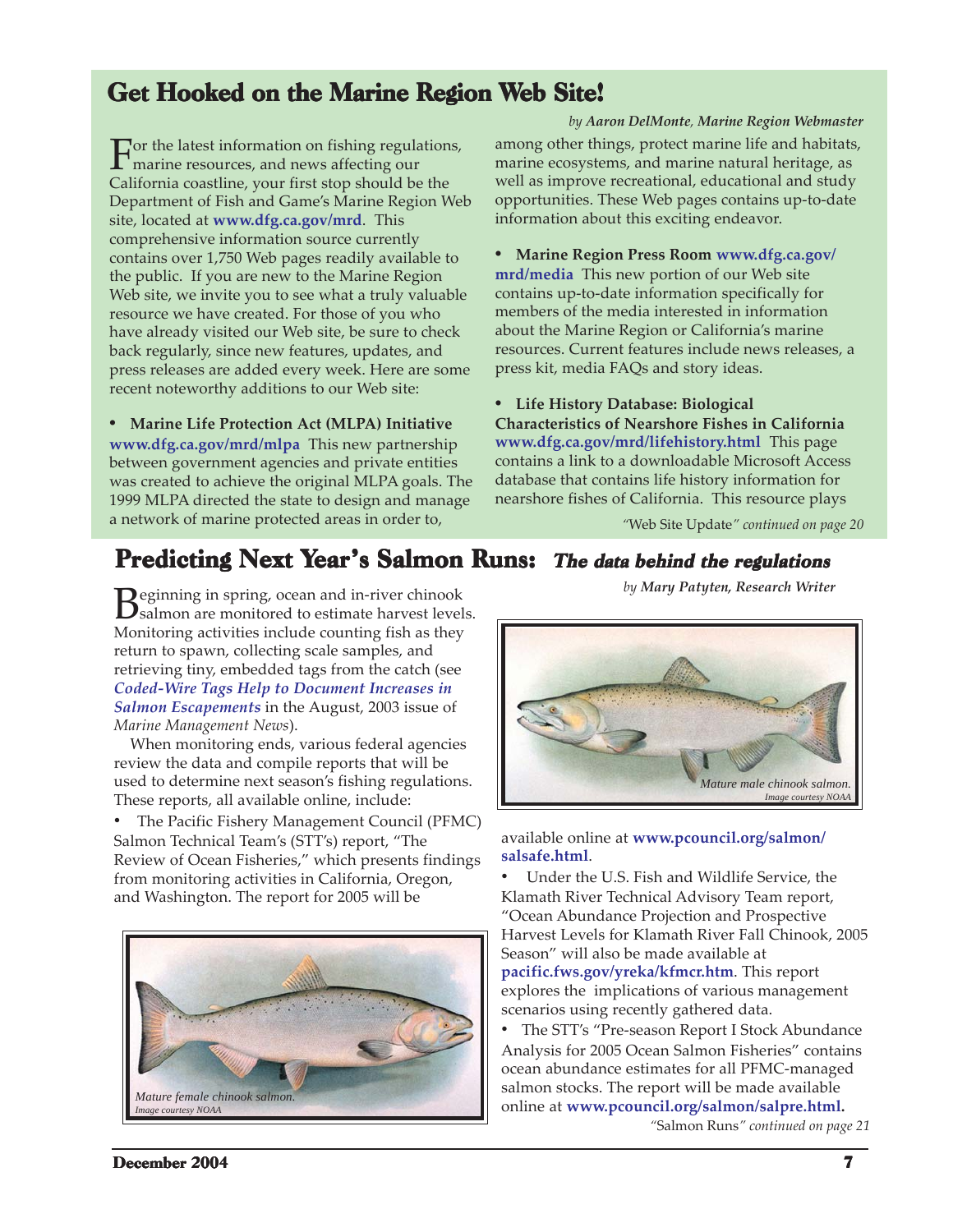#### <span id="page-7-0"></span>*"*Volunteers*" continued from page 1*

Assistant Patrol Chief Mervyn Hee and Patrol Chief Greg Laret. Hee and Laret passed the idea on to the program's developer, DFG Lieutenant Kent Smirl, who shepherds it today.

 The program, which began in 2002, is indeed having an "impact" according to Lt. Smirl. To date, volunteers have worked over 30,000 hours to help DFG provide needed services to southern Californians. "That's like having about 15 additional full-time employees in the Department," said Lt. Smirl. "These volunteers bring maturity, wisdom and life experience to their roles as Department representatives. They want to give back to the community by helping others, and their services have been invaluable."

 The volunteers' central mission is to educate. "For example, when fishing regulations change, our volunteers hand out flyers at the boat docks and launch ramps, educating people about what's going on," said Lt. Smirl.

 Senior volunteers are the eyes and ears of DFG enforcement personnel, biologists, and fishery managers. Trained to observe and report, their efforts have increased the field time available for warden patrols and investigations. They help DFG biologists and fishery managers with a broad variety of tasks, such as collecting biological samples or tagging rockfish. Volunteers also engage in nonmarine DFG activities, such as monitoring public lands and extracting bear teeth for ageing studies.

 Each IMPACT volunteer goes through a rigorous screening and interview process. Basic training includes a two-week Senior Volunteer Academy, and training in defensive driving, observation, hunter



*DFG IMPACT volunteer Lee Mueller discusses fishing regulations at the Newport Pier in Orange County. photo by Ray Rinella*

safety, first aid, and CPR. Volunteers are also eligible to take other training courses offered by DFG. The program currently has 66 active volunteers who each work an average of 24 hours per month.

 Although the IMPACT Senior Volunteer Program has been funded mostly by DFG enforcement since its inception in 2002, the future of the program is uncertain. With operating expenses averaging only \$15,000 annually, Lt. Smirl hopes that the program will survive budgetary consideration. The lieutenant, who was recently re-assigned to nearly full-time patrol duties, would like to see the program expand statewide.

 The benefits of training these volunteers are evident in southern California communities. Volunteers present educational programs at

elementary and middle schools, set up booths at trade shows to disseminate information, and attend the front desks at DFG offices. In Laguna, the city has provided free office space, complete with phones and a fax machine in exchange for the volunteers' educational services. Other southern California cities have provided similar facilities for DFG's IMPACT volunteers.

 Due to organizational changes within DFG, the program is not currently recruiting new volunteers, but hopes to do so again when the future of the program is more secure. For more information about the IMPACT Senior Volunteer Program, contact DFG Lieutenant Kent Smirl at (714) 448-4215, or visit the program Web site at **[www.dfg.ca.gov/enforcement/](www.dfg.ca.gov/enforcement/volunteers/) volunteers/.**  $\mathcal{R}$ 



 *Volunteer trainees attend the first Senior Volunteer Academy in 2002 at the San Diego DFG office. DFG file photo*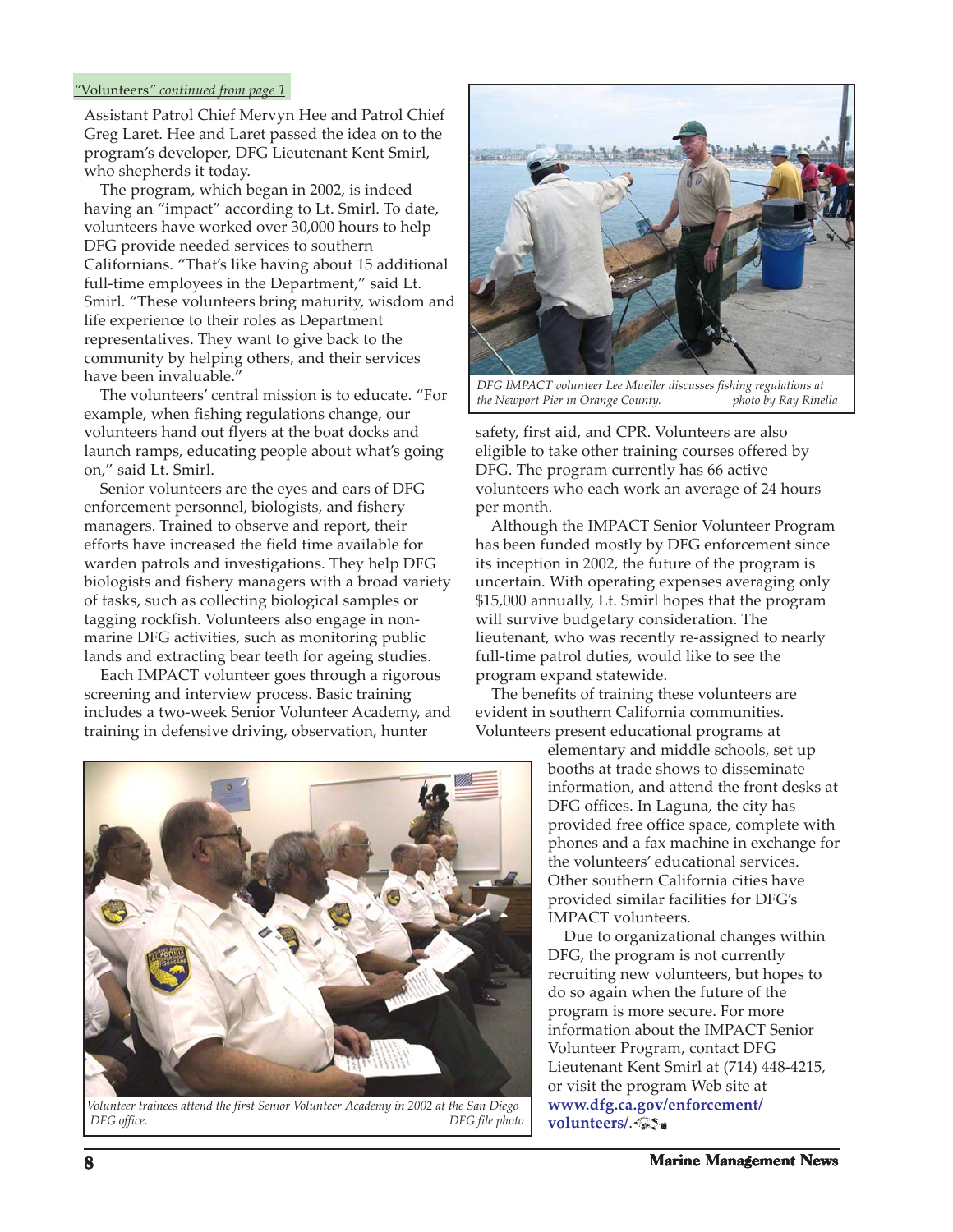<span id="page-8-0"></span>four different data sources that measured changes in relative abundance, and information on the biology of the species. The team used a standard stock assessment computer model to process the most relevant data, adapting it to account for the sex-change characteristic of California sheephead.

 The team found that the reproductive success, as measured by the number of young fish coming into the population, has been highly variable, with no apparent connection to the abundance of spawning adults in the population. For example, even though the number of spawning adults in the population was estimated to be about the same from the 1970s through the 1990s, twice as many young fish entered the population during the first half of that time period compared to the latter half.

 The abundance estimates – that is, the number of fish in a given area – echoed the estimated drop in reproductive success from the 1970s to the 1990s. The estimated abundance of California sheephead dropped from 1985 onward, while at the same time commercial and recreational effort increased through the 1990s. Abundance estimates for the California sheephead population were lowest during the 1950s, possibly due to colder water temperatures. The current California sheephead population is estimated to be slightly larger than the population in the 1950s, but much smaller than in the early 1980s.

 Now that the stock assessment has been completed, DFG, with considerable input from the





public, will begin to develop a management strategy. Because California has sole jurisdiction for this species' management, the state will develop a management strategy consistent with the NFMP. Primary management objectives will be to:

- Produce sustainable harvests
- Provide more
- information on sheephead

• Take an adaptive approach that uses results as tools for learning, and

• Minimize the impacts that changes to harvest levels will have on resource users

 A public workshop is being planned to discuss management and regulatory options for California sheephead in late January or early February, 2005 (check the

*fish sketches by Miller and Lea, 1976; Sinclair, 2000*

[Marine Region Web site calendar at](www.dfg.ca.gov/mrd/index_calendar.html) **www.dfg.ca.gov/ mrd/index\_calendar.html** for location, date and time). Fishery regulation changes will not be proposed before April, 2005. The strategy that is developed, including any proposed regulation changes, will be presented to the Fish and Game Commission as a range of options for adoption and implementation in 2006.

 The California sheephead stock assessment is [available for viewing online at](www.dfg.ca.gov/mrd/sheephead2004/index.html) **www.dfg.ca.gov/mrd/ sheephead2004/index.html**. For more information about the stock assessment, please contact Ms. Deb Wilson-Vandenberg, Nearshore Fishery Management Plan Implementation Coordinator, at 831-649-2892 or email DWilsonV@dfg.ca.gov.

**Log onto the Marine Region's Web site to find all the latest information on commercial and recreational fisheries. The Web site provides an easy way to catch up on new regulations, groundbreaking research, and public meetings. Log on today and see what hooks your attention at** *[www.dfg.ca.gov/mrd!](www.dfg.ca.gov/mrd)*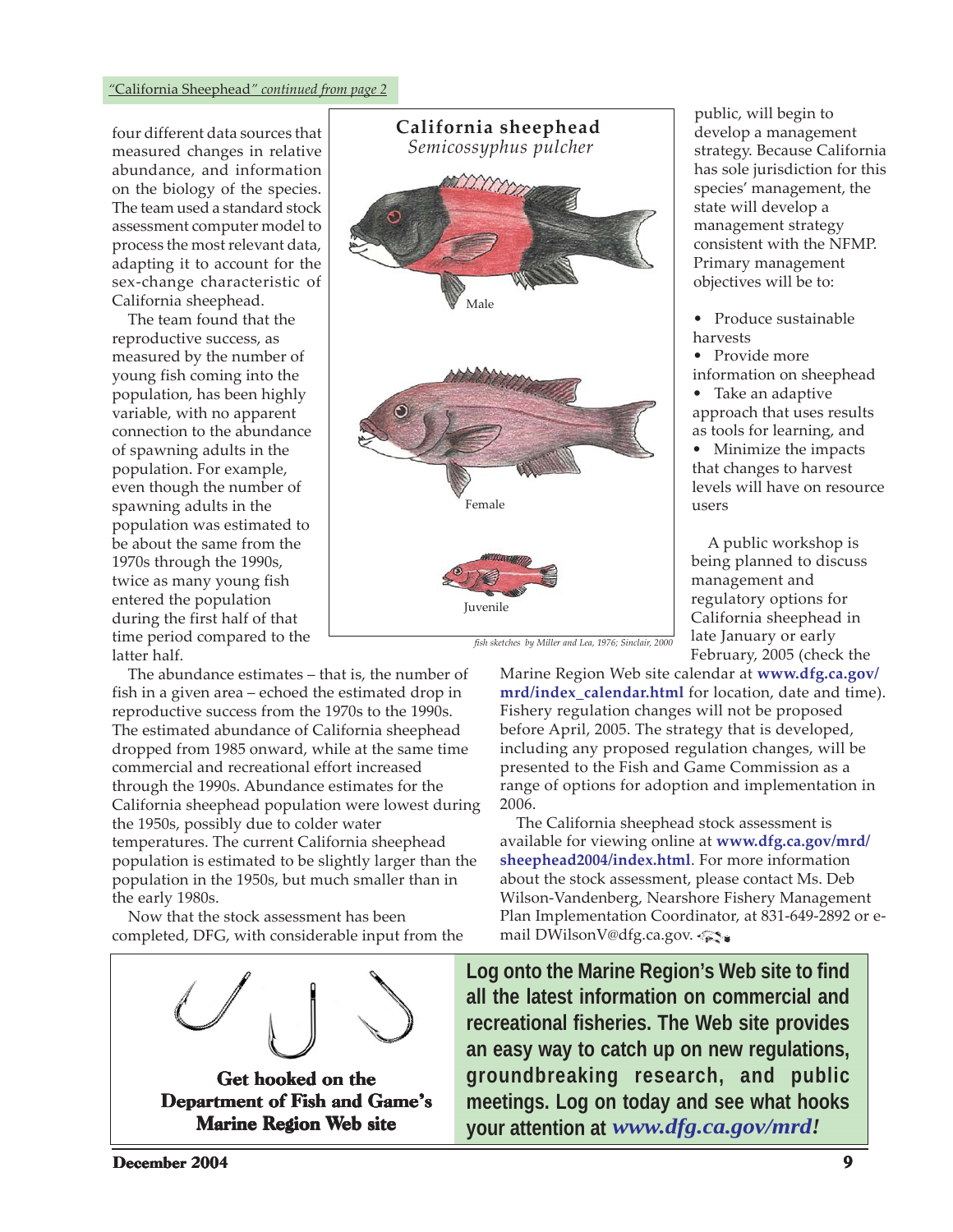<span id="page-9-0"></span>**The Morro Bay South-Central Management Area** - Lopez Point (36°00' N. latitude) to Point Conception (34°27' N. latitude)

**The Southern Management Area** - Point Conception (34°27' N. latitude) to the U.S.-Mexico border

Each area's groundfish regulations for Jan.1, 2005 through May 31, 2005 are summarized in the tables that follow this article. The groundfish summary tables will also be posted online at **[www.dfg.ca.gov/mrd/](www.dfg.ca.gov/mrd/bfregs2005.html) bfregs2005.html** after Jan. 1.

 To help California's saltwater anglers keep up with the latest sportfishing regulations, DFG is expanding its automated telephone information system effective January, 2005. Beginning in January, the expanded system will provide regulation information by area, including fishing seasons, fishing depth limits, bag limits, and gear restrictions. The expanded information service will make it easier for fishermen to find out about regulations pertaining to various sections of the coast, and about in-season closures. The current system offers information on a broad variety of activities including hunting, freshwater fishing, and ocean fishing (both sport and commercial), and may be accessed by dialing **(831) 649-2801**. For more information about ocean sport fishing regulations, visit the Marine Region Web site at www.dfg.ca.gov/ mrd.

 Interested in receiving the latest news and information from the Department of Fish and Game's Marine Region? Subscribe to the Marine Region News Service online at **[www.dfg.ca.gov/mrd/](www.dfg.ca.gov/mrd/subscribe.html) subscribe.html**. Once you're signed up, you'll receive regulations updates, press releases, our quarterly newsletter *Marine Management News*, and more. It's the best way to stay current with today's marine fishery management issues.

and 40°10' N latitude (near Cane Mendocino) **Summary of Recreational Groundfish Regulations for 2005**  Summary of Recreational Groundfish Regulations for 2005 **Northern Management Area Northern Management Area**<br>latitude (CA-OR Border) and 40°10' l Ocean waters between 42°00' N

|                                                                |                                                                                         | Ocean waters between 42°00' N. latitude (CA-OR Border) and 40°10' N. latitude (near Cape Mendocino) |                                                                                          |                                      |
|----------------------------------------------------------------|-----------------------------------------------------------------------------------------|-----------------------------------------------------------------------------------------------------|------------------------------------------------------------------------------------------|--------------------------------------|
| <b>Species</b>                                                 | Time Period <sup>2,3</sup>                                                              | Depth Limit <sup>2,3,4</sup>                                                                        | Daily Bag Limit                                                                          | Min. Size Limit <sup>1,2,4</sup>     |
| RCG Complex (including all species<br>of Rockfish, Cabezon and | ov, Dec<br>Boat-based Anglers <sup>3</sup><br>Closed: Jan-June, N                       | May only be taken in waters less<br>than 240 ft (40 fm) deep                                        | 10 fish in combination per<br>person; see sub-limits for                                 | species and groups<br>See individual |
| Greenlings as defined in Section<br>1.91)                      | <b>Anglers</b> <sup>3</sup><br>Divers, Shore-based<br>Open year-round<br>Open: July-Oct |                                                                                                     | cabezon, greenlings and<br>bocaccio                                                      | below                                |
| Canary, Cowcod and Yelloweye<br>Rockfishes                     | CLOSED all year; NO<br><b>RETENTION</b>                                                 |                                                                                                     | NO RETENTION<br>(zero)                                                                   |                                      |
| <b>Bocaccio</b>                                                | Same as RCG Complex, above                                                              | Same as RCG Complex, above                                                                          | aggregate RCG Complex bag<br>limit<br>2 fish per person; also<br>included in the 10-fish | 10" total length                     |
| Cabezon                                                        | Same as RCG Complex, above                                                              | Same as RCG Complex, above                                                                          | aggregate RCG Complex bag<br>1 fish per person; also<br>included in the 10-fish<br>İ     | 15" total length                     |
| Kelp or Rock Greenling                                         | Same as RCG Complex, above                                                              | Same as RCG Complex, above                                                                          | aggregate RCG Complex bag<br>1 fish per person; also<br>included in the 10-fish<br>İmi   | 12" total length                     |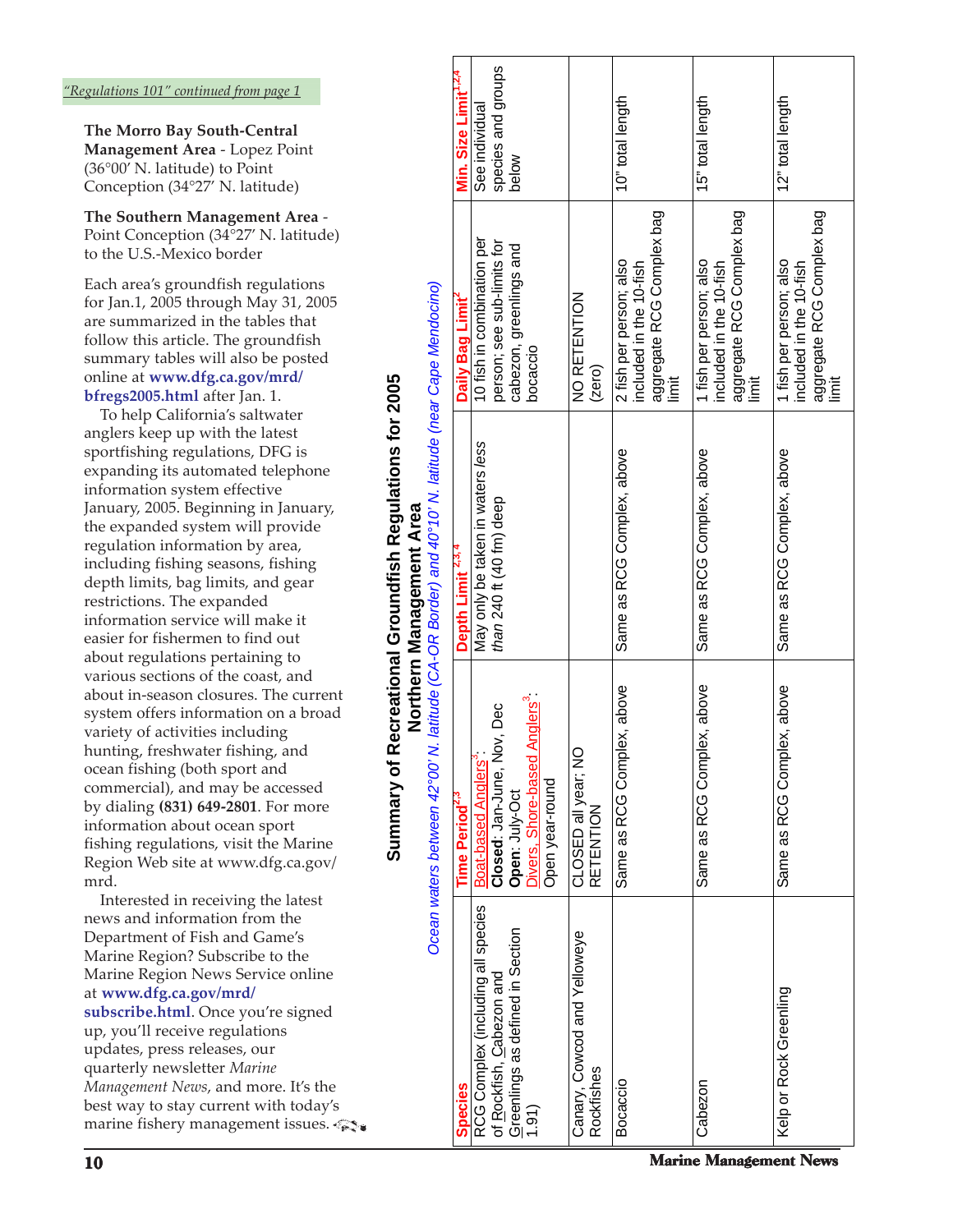| December 2004 | Lingcod                                                                                                          | Divers, Shore-based Anglers <sup>3</sup> :<br>Nov, Dec<br>Closed: Jan-Mar, Dec<br>Boat-based Anglers<br>Closed: Jan-June,<br>Open: July-Oct<br>Open: Apr-Nov                                 | Same as RCG Complex, above                                                                                                                                                                                                                          | 2 fish per person                         | 24" total length                          |
|---------------|------------------------------------------------------------------------------------------------------------------|----------------------------------------------------------------------------------------------------------------------------------------------------------------------------------------------|-----------------------------------------------------------------------------------------------------------------------------------------------------------------------------------------------------------------------------------------------------|-------------------------------------------|-------------------------------------------|
|               | www.dfg.ca.gov/mrd/groundfish_fedlist.html)<br>Other Federal Groundfish <sup>5</sup> (see list<br>online at      | plex, above<br>Same as RCG Com                                                                                                                                                               | Same as RCG Complex, above                                                                                                                                                                                                                          | See regulations for individual<br>species | See regulations for<br>individual species |
|               | Leopard Shark <sup>6</sup>                                                                                       | Outside of Humboldt Bay: Same<br>Divers, Shore-Based Anglers <sup>3</sup><br>Humboldt Bay: Open all year<br>Boat-based Anglers <sup>3</sup> within<br>as RCG Complex, above<br>Open all year | Humboldt Bay: No depth restrictions<br>Outside of Humboldt Bay: Same as<br>Divers, Shore-Based Anglers <sup>3</sup> : No<br>Boat-based Anglers <sup>3</sup> within<br>RCG Complex, above<br>depth restrictions                                      | 3 fish per person                         | 36" total length                          |
|               | 1. See regulations for information on gear restrictions<br>2. Subject to in-season change. Call the Ocean Fishin | and fillet lengths.                                                                                                                                                                          | ng Regulations Hotline at (831) 649-2801 (available after Jan 1, 2005), visit the Marine Region<br>Web site at www.dfg.ca.gov/mrd, send an email to AskMarine@dfg.ca.gov, or call your nearest DFG office for the latest information.               |                                           |                                           |
|               | other federally managed groundfish (except for lingcod).                                                         |                                                                                                                                                                                              | 3. Divers and shore-based anglers are exempt from restrictions affecting the RCG complex, ocean whitefish, California scorpionfish, California sheephead, and<br>The following definitions describe boat-based and shore-based anglers, and divers: |                                           |                                           |
|               | tubes.                                                                                                           |                                                                                                                                                                                              | Boat-based anglers are fishermen that fish from boats or vessels of any size or any other type of floating object, including kayaks and float                                                                                                       |                                           |                                           |
|               | connected to the shore.                                                                                          |                                                                                                                                                                                              | Shore-based anglers are fishermen that fish from beaches, banks, piers, jetties, breakwaters, docks and other manmade structures<br>Divers are spear fishermen entering the water either from the shore or from a boat or other floating object.    |                                           |                                           |
|               |                                                                                                                  | the Marine Region Web site at www.dfg.ca.gov/mrd/measurement.pdf for a measurement illustration.                                                                                             | 4. Total length is the longest straight-line measurement from the tip of the head with the mouth closed to the end of the longest lobe of the tail. Go to                                                                                           |                                           |                                           |
|               | 5. The sport fisheries for sanddab, butter sole, curifin                                                         |                                                                                                                                                                                              | sole, flathead sole, rex sole, rock sole, sand sole, and starry flounder, using gear specified for<br>sanddabs in federal and state regulations, are exempt from fishery restrictions that affect other federally managed groundfish.               |                                           |                                           |
| 11            | 6. The sport fishery for leopard shark inside Humboldt                                                           |                                                                                                                                                                                              | Bay is exempt from restrictions that affect other federally managed groundfish.                                                                                                                                                                     |                                           |                                           |

٦

Г

┱

┑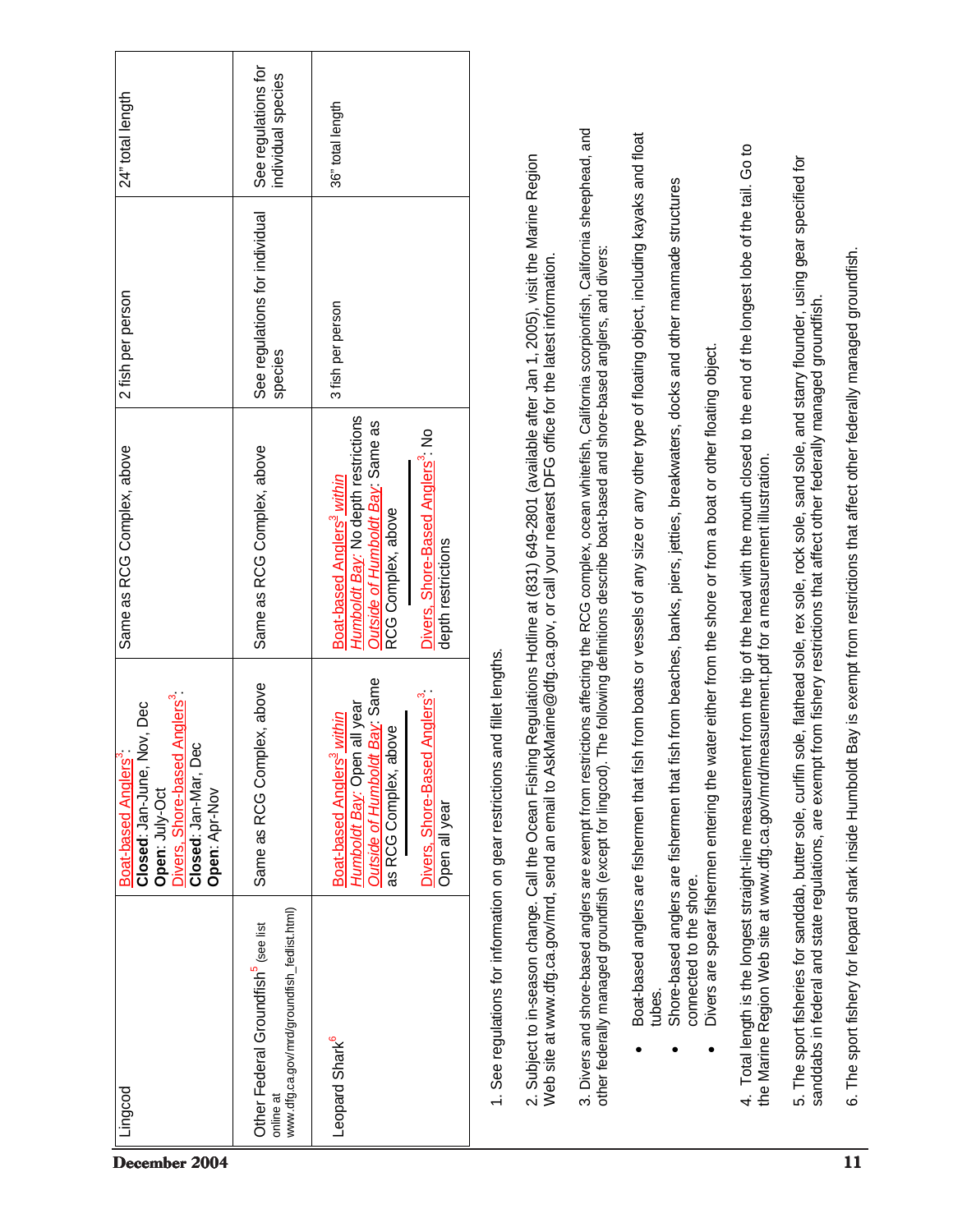|                                                                                                                                                                                           |                                  | RCG Complex (including all species<br>Greenlings as defined in Section<br>of Rockfish, Cabezon and                                           | Canary, Cowcod and Yelloweye     |                                                                                        |                                                                                          | Kelp or Rock Greenling                                                                   |                            | California Sheephead       | California Scorpionfish    |                                                                                                                                                                           |
|-------------------------------------------------------------------------------------------------------------------------------------------------------------------------------------------|----------------------------------|----------------------------------------------------------------------------------------------------------------------------------------------|----------------------------------|----------------------------------------------------------------------------------------|------------------------------------------------------------------------------------------|------------------------------------------------------------------------------------------|----------------------------|----------------------------|----------------------------|---------------------------------------------------------------------------------------------------------------------------------------------------------------------------|
| Summary of                                                                                                                                                                                | Time Period <sup>2,3</sup>       | Anglers <sup>3</sup><br>Closed: Jan-June, Dec<br>Boat-based Anglers <sup>3</sup><br>Divers, Shore-based<br>Open year-round<br>Open: July-Nov | CLOSED all year; NO<br>RETENTION | Same as RCG Complex, above                                                             | Same as RCG Complex, above                                                               | Same as RCG Complex, above                                                               | Same as RCG Complex, above | Same as RCG Complex, above | Same as RCG Complex, above | 1 Anglers <sup>3</sup><br>9ec<br>Closed: Jan-Mar, Dec<br>Closed: Jan-June, D<br>Divers, Shore-based<br>Boat-based Anglers <sup>®</sup><br>Open: July-Nov<br>Open: Apr-Nov |
| Ocean waters between 40°10' N. latitude (near Cape Mendocino) and 37°11' N. latitude (near Pigeon Point)<br>Recreational Groundfish Regulations for 2005<br>North-Central Management Area | Depth Limit <sup>2,3,4</sup>     | May only be taken in waters less<br>than 120 ft (20 fm) deep $4$                                                                             |                                  | Same as RCG Complex, above                                                             | Same as RCG Complex, above                                                               | Same as RCG Complex, above                                                               | Same as RCG Complex, above | Same as RCG Complex, above | Same as RCG Complex, above | Same as RCG Complex, above                                                                                                                                                |
|                                                                                                                                                                                           | Daily Bag Limit                  | 10 fish in combination per<br>person; see sub-limits for<br>cabezon, greenlings and<br>bocaccio                                              | NO RETENTION<br>(zero)           | aggregate RCG Complex bag<br>1 fish per person; also<br>included in the 10-fish<br>İmi | aggregate RCG Complex bag<br>limit<br>1 fish per person; also<br>included in the 10-fish | aggregate RCG Complex bag<br>1 fish per person; also<br>included in the 10-fish<br>limit | 10 fish per person         | 5 fish per person          | 5 fish per person          | 2 fish per person                                                                                                                                                         |
|                                                                                                                                                                                           | Min. Size Limit <sup>1,2,5</sup> | species and groups<br>See individual<br>below                                                                                                |                                  | 10" total length                                                                       | 15" total length                                                                         | 12" total length                                                                         | none                       | 12" total length           | 10" total length           | 24" total length                                                                                                                                                          |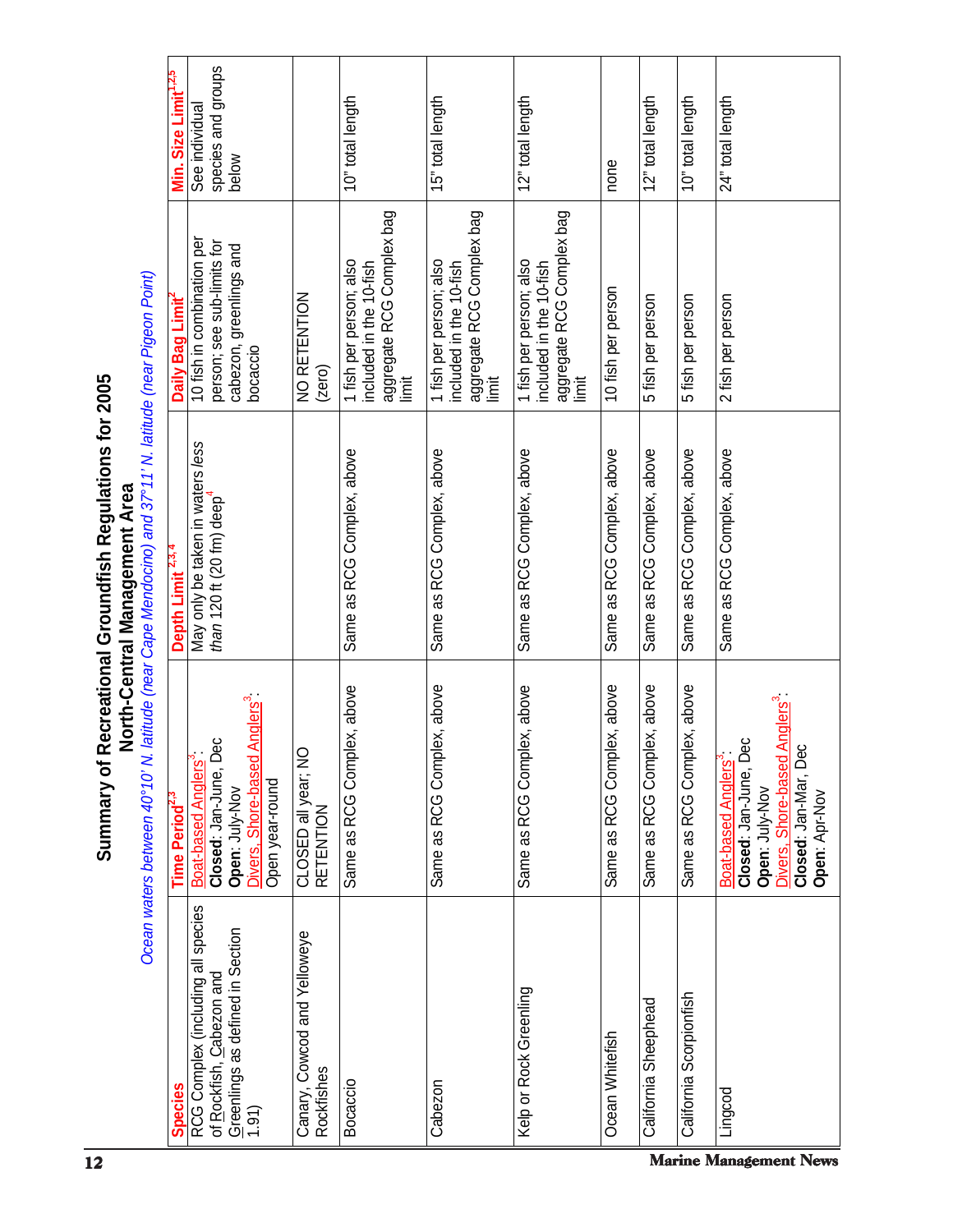|                                                                                                | online at                                                                                                                                                                                                                                                                                                           |                                                         |                                                                                                                                                                                                                                                                                           |                                                                                                                                                                                                                                                                                                              |                                                                                                                                               |                                                                                                                                                                   |                                                                                                                                                     |                                                                                                                                                           | December 2004                                                                                                                                                                                                                         |                                                                                       |
|------------------------------------------------------------------------------------------------|---------------------------------------------------------------------------------------------------------------------------------------------------------------------------------------------------------------------------------------------------------------------------------------------------------------------|---------------------------------------------------------|-------------------------------------------------------------------------------------------------------------------------------------------------------------------------------------------------------------------------------------------------------------------------------------------|--------------------------------------------------------------------------------------------------------------------------------------------------------------------------------------------------------------------------------------------------------------------------------------------------------------|-----------------------------------------------------------------------------------------------------------------------------------------------|-------------------------------------------------------------------------------------------------------------------------------------------------------------------|-----------------------------------------------------------------------------------------------------------------------------------------------------|-----------------------------------------------------------------------------------------------------------------------------------------------------------|---------------------------------------------------------------------------------------------------------------------------------------------------------------------------------------------------------------------------------------|---------------------------------------------------------------------------------------|
| www.dfg.ca.gov/mrd/groundfish_fedlist.html)<br>Other Federal Groundfish <sup>6</sup> (see list | Leopard Shark                                                                                                                                                                                                                                                                                                       | 1. See regulations for information on gear restrictions |                                                                                                                                                                                                                                                                                           |                                                                                                                                                                                                                                                                                                              | tubes.                                                                                                                                        | connected to the shore.                                                                                                                                           |                                                                                                                                                     |                                                                                                                                                           | 6. The sport fisheries for sanddab, butter sole, curifin                                                                                                                                                                              |                                                                                       |
| nplex, above<br>Same as RCG Con                                                                | mentioned bays: Same as RCG<br><u>s<sup>3</sup> within San</u><br>Tomales Bay, Bolinas Bay, and<br>Francisco Bay, Bodega Harbor,<br>Divers, Shore-Based Anglers <sup>3</sup> :<br>Drakes Estero: Open all year<br><b>Outside of the previously</b><br>Boat-based Angler<br>Complex, above<br>Open all year          | and fillet lengths.                                     |                                                                                                                                                                                                                                                                                           |                                                                                                                                                                                                                                                                                                              |                                                                                                                                               | Divers are spear fishermen entering the<br>Shore-based anglers are fishermen that                                                                                 | Bank less than 100 fathoms (600 ft.) are closed to fishing at all times.                                                                            | the Marine Region Web site at www.dfg.ca.gov/mrd/measurement.pdf for a measurement illustration.                                                          |                                                                                                                                                                                                                                       |                                                                                       |
| Same as RCG Complex, above                                                                     | Outside of the previously mentioned<br>Divers, Shore-Based Anglers <sup>3</sup> : No<br>Boat-based Anglers <sup>3</sup> within San<br>Tomales Bay, Bolinas Bay, and<br>Francisco <u>Bay, Bodega Harbor,</u><br>bays: Same as RCG Complex,<br>Drakes Estero: No depth<br>depth restrictions<br>restrictions<br>above |                                                         | 2. Subject to in-season change. Call the Ocean Fishing Regulations Hotline at (831) 649-2801 (available after Jan 1, 2005), visit the Marine Region<br>Web site at www.dfg.ca.gov/mrd, send an email to AskMarine@dfg.ca.gov, or call your nearest DFG office for the latest information. | 3. Divers and shore-based anglers are exempt from restrictions affecting the RCG complex, ocean whitefish, California scorpionfish, California sheephead, and<br>other federally managed groundfish (except for lingcod). The following definitions describe boat-based and shore-based anglers, and divers: | Boat-based anglers are fishermen that fish from boats or vessels of any size or any other type of floating object, including kayaks and float | fish from beaches, banks, piers, jetties, breakwaters, docks and other manmade structures<br>water either from the shore or from a boat or other floating object. | 4. Waters less than 10 fathoms (60 ft.) in depth around the Farallon Islands and Noonday Rock are closed to fishing at all times. Waters of Cordell | 5. Total length is the longest straight-line measurement from the tip of the head with the mouth closed to the end of the longest lobe of the tail. Go to | sole, flathead sole, rex sole, rock sole, sand sole, and starry flounder, using gear specified for<br>sanddabs in federal and state regulations, are exempt from fishery restrictions that affect other federally managed groundfish. |                                                                                       |
| See regulations for individual<br>species                                                      | 3 fish per person                                                                                                                                                                                                                                                                                                   |                                                         |                                                                                                                                                                                                                                                                                           |                                                                                                                                                                                                                                                                                                              |                                                                                                                                               |                                                                                                                                                                   |                                                                                                                                                     |                                                                                                                                                           |                                                                                                                                                                                                                                       |                                                                                       |
| See regulations for<br>individual species                                                      | 36" total length                                                                                                                                                                                                                                                                                                    |                                                         |                                                                                                                                                                                                                                                                                           |                                                                                                                                                                                                                                                                                                              |                                                                                                                                               |                                                                                                                                                                   |                                                                                                                                                     |                                                                                                                                                           |                                                                                                                                                                                                                                       | ncisco Bay, Bodega Harbor, Tomales Bay, Bolinas Bay, and Drakes Estero is exempt from |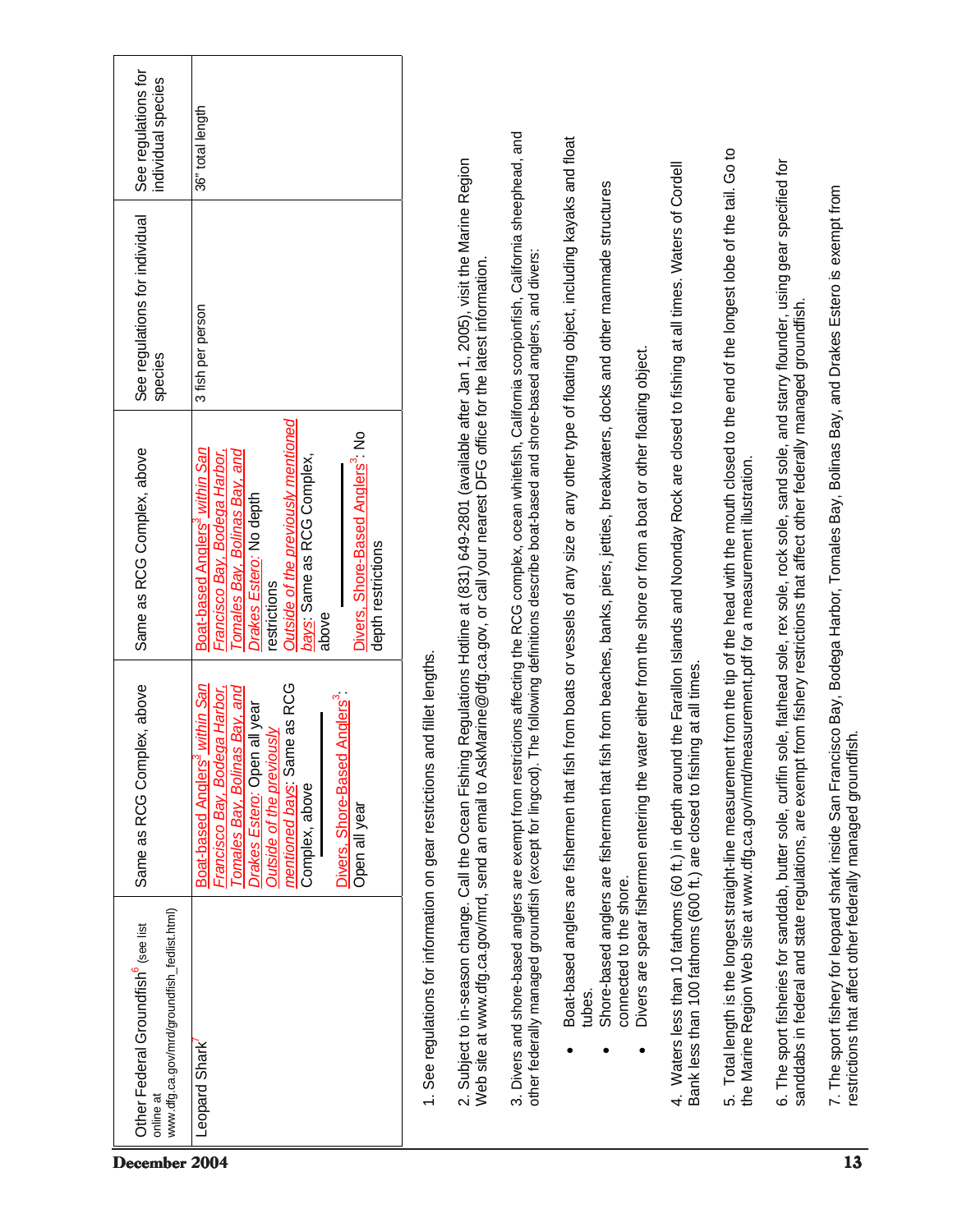| 14                                                                                                                                                                                         | <b>Species</b>                   | (1.91)                                                                                                                         | Rockfishes                           | Bocaccio                                                                                | Cabezon                                                                                  |                                                                                         | Ocean Whitefish            |                            |                            | Lingcod<br><b>Marine Management News</b>                                                                                                           |
|--------------------------------------------------------------------------------------------------------------------------------------------------------------------------------------------|----------------------------------|--------------------------------------------------------------------------------------------------------------------------------|--------------------------------------|-----------------------------------------------------------------------------------------|------------------------------------------------------------------------------------------|-----------------------------------------------------------------------------------------|----------------------------|----------------------------|----------------------------|----------------------------------------------------------------------------------------------------------------------------------------------------|
|                                                                                                                                                                                            |                                  | RCG Complex (including all species<br>Greenlings as defined in Section<br>of Rockfish, Cabezon and                             | Canary, Cowcod and Yelloweye         |                                                                                         |                                                                                          | Kelp or Rock Greenling                                                                  |                            | California Sheephead       | California Scorpionfish    |                                                                                                                                                    |
| Summary of                                                                                                                                                                                 | Time Period <sup>2,3</sup>       | Divers, Shore-based Anglers <sup>3</sup> :<br>Closed: Jan-June, Dec<br>Boat-based Anglers<br>Open year-round<br>Open: July-Nov | O<br>CLOSED all year; N<br>RETENTION | Same as RCG Complex, above                                                              | plex, above<br>Same as RCG Com                                                           | plex, above<br>Same as RCG Com                                                          | Same as RCG Complex, above | Same as RCG Complex, above | Same as RCG Complex, above | Divers, Shore-based Anglers <sup>3</sup><br>Closed: Jan-June, Dec<br>Closed: Jan-Mar, Dec<br>Boat-based Anglers<br>Open: July-Nov<br>Open: Apr-Nov |
| Ocean waters between 37°11' N. latitude (Pigeon Point) and 36°00' N. latitude (near Lopez Point)<br>Recreational Groundfish Regulations for 2005<br>Monterey South-Central Management Area | Depth Limit <sup>2,3</sup>       | May only be taken in waters less<br>than 120 ft (20 fm) deep                                                                   |                                      | Same as RCG Complex, above                                                              | Same as RCG Complex, above                                                               | Same as RCG Complex, above                                                              | Same as RCG Complex, above | Same as RCG Complex, above | Same as RCG Complex, above | Same as RCG Complex, above                                                                                                                         |
|                                                                                                                                                                                            | Daily Bag Limit                  | 10 fish in combination per<br>person; see sub-limits for<br>cabezon, greenlings and<br>bocaccio                                | NO RETENTION<br>(zero)               | aggregate RCG Complex bag<br>1 fish per person; also<br>included in the 10-fish<br>İmit | aggregate RCG Complex bag<br>limit<br>1 fish per person; also<br>included in the 10-fish | aggregate RCG Complex bag<br>1 fish per person; also<br>included in the 10-fish<br>İmit | 10 fish per person         | 5 fish per person          | 5 fish per person          | 2 fish per person                                                                                                                                  |
|                                                                                                                                                                                            | Min. Size Limit <sup>1,2,4</sup> | species and groups<br>See individual<br>below                                                                                  |                                      | 10" total length                                                                        | 15" total length                                                                         | 12" total length                                                                        | none                       | 12" total length           | 10" total length           | 24" total length                                                                                                                                   |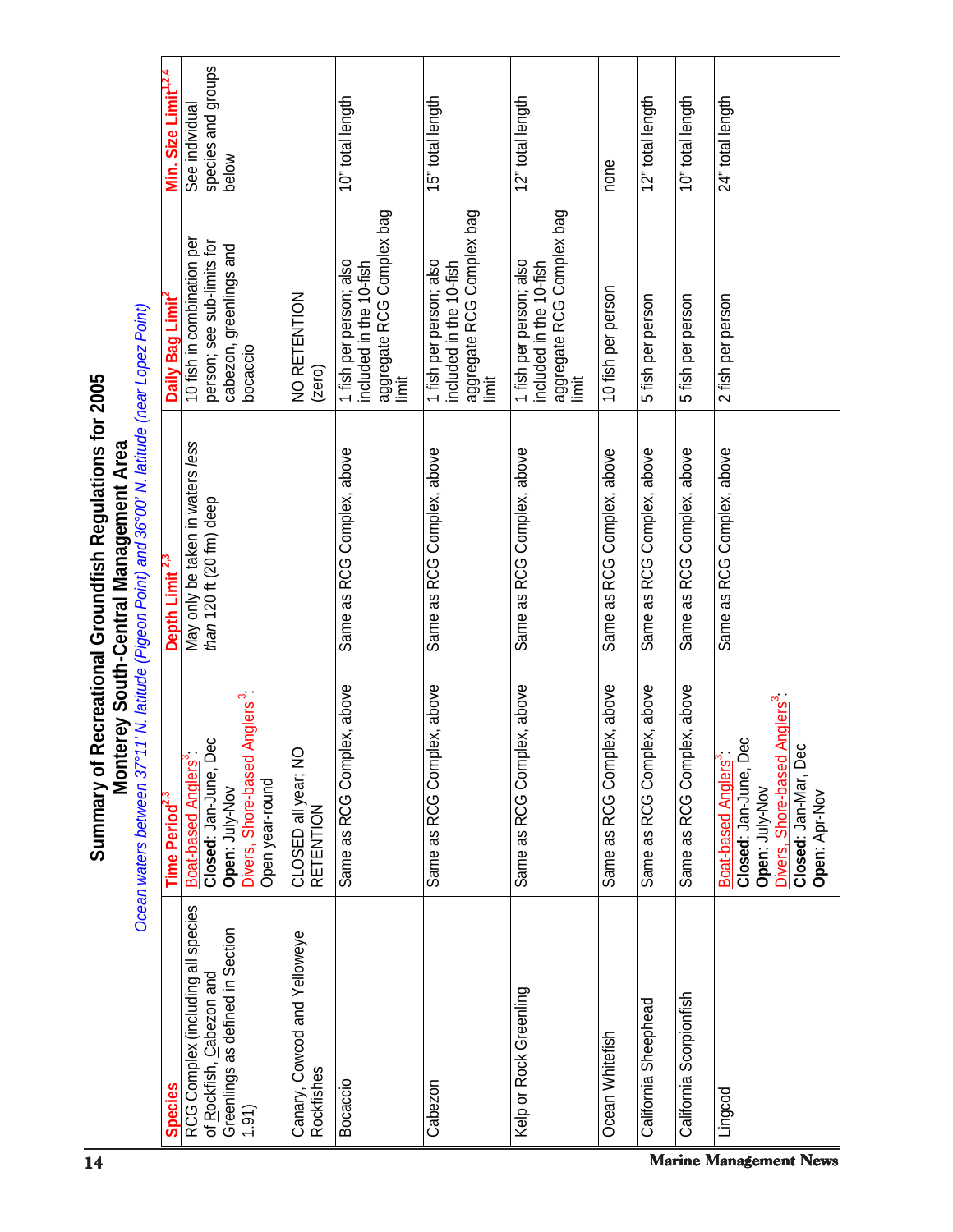| www.dfg.ca.gov/mrd/groundfish_fedlist.html)<br>Other Federal Groundfish <sup>5</sup> (see list<br>online at<br>December 2004 | Leopard Shark <sup>o</sup>                                                                                                                                                                                         |                                                                                                                                                                                                                                                                                           | sheephead, and other federally managed groundfish<br>3. Divers and shore-based anglers are exempt from<br>divers:                                                                                | tubes.                                                                                                                                                                                                                                     |                                                                      |                                                                                                                                                           |                                                                                                                                                                                                                                                                                                | 15                                                                                                                                       |
|------------------------------------------------------------------------------------------------------------------------------|--------------------------------------------------------------------------------------------------------------------------------------------------------------------------------------------------------------------|-------------------------------------------------------------------------------------------------------------------------------------------------------------------------------------------------------------------------------------------------------------------------------------------|--------------------------------------------------------------------------------------------------------------------------------------------------------------------------------------------------|--------------------------------------------------------------------------------------------------------------------------------------------------------------------------------------------------------------------------------------------|----------------------------------------------------------------------|-----------------------------------------------------------------------------------------------------------------------------------------------------------|------------------------------------------------------------------------------------------------------------------------------------------------------------------------------------------------------------------------------------------------------------------------------------------------|------------------------------------------------------------------------------------------------------------------------------------------|
|                                                                                                                              |                                                                                                                                                                                                                    |                                                                                                                                                                                                                                                                                           |                                                                                                                                                                                                  | connected to the shore.                                                                                                                                                                                                                    |                                                                      |                                                                                                                                                           |                                                                                                                                                                                                                                                                                                |                                                                                                                                          |
| Same as RCG Complex, above                                                                                                   | Same as RCG Complex, above<br>Divers, Shore-Based Anglers <sup>3</sup><br>norn Slough<br>Elkhorn Slough: Open all year<br>Boat-based Anglers <sup>3</sup> within<br><b>Outside of the Elkh</b><br>Open all year    | and fillet lengths.<br>1. See regulations for information on gear restrictions                                                                                                                                                                                                            |                                                                                                                                                                                                  | Shore-based anglers are fishermen that                                                                                                                                                                                                     | Divers are spear fishermen entering the                              | the Marine Region Web site at www.dfg.ca.gov/mrd/measurement.pdf for a measurement illustration.                                                          |                                                                                                                                                                                                                                                                                                |                                                                                                                                          |
| Same as RCG Complex, above                                                                                                   | Boat-based Anglers <sup>3</sup> within Elkhorn<br>Divers, Shore-Based Anglers <sup>3</sup> : No<br>Outside of Elkhorn Slough: Same<br>Slough: No depth restrictions<br>as RCG Complex, above<br>depth restrictions | 2. Subject to in-season change. Call the Ocean Fishing Regulations Hotline at (831) 649-2801 (available after Jan 1, 2005), visit the Marine Region<br>Web site at www.dfg.ca.gov/mrd, send an email to AskMarine@dfg.ca.gov, or call your nearest DFG office for the latest information. | (except for lingcod). The following definitions describe boat-based and shore-based anglers, and<br>restrictions affecting the RCG complex, ocean whitefish, California scorpionfish, California | Boat-based anglers are fishermen that fish from boats or vessels of any size or any other type of floating object, including kayaks and float<br>fish from beaches, banks, piers, jetties, breakwaters, docks and other manmade structures | water either from the shore or from a boat or other floating object. | 4. Total length is the longest straight-line measurement from the tip of the head with the mouth closed to the end of the longest lobe of the tail. Go to | 5. The sport fisheries for sanddab, butter sole, curlfin sole, flathead sole, rex sole, rock sole, sand sole, and starry flounder, using gear specified for<br>sanddabs in federal and state regulations, are exempt from fishery restrictions that affect other federally managed groundfish. | 6. The sport fishery for leopard shark inside Elkhorn Slough is exempt from restrictions that affect other federally managed groundfish. |
| See regulations for individual<br>species                                                                                    | 3 fish per person                                                                                                                                                                                                  |                                                                                                                                                                                                                                                                                           |                                                                                                                                                                                                  |                                                                                                                                                                                                                                            |                                                                      |                                                                                                                                                           |                                                                                                                                                                                                                                                                                                |                                                                                                                                          |
| See regulations for<br>individual species                                                                                    | 36" total length                                                                                                                                                                                                   |                                                                                                                                                                                                                                                                                           |                                                                                                                                                                                                  |                                                                                                                                                                                                                                            |                                                                      |                                                                                                                                                           |                                                                                                                                                                                                                                                                                                |                                                                                                                                          |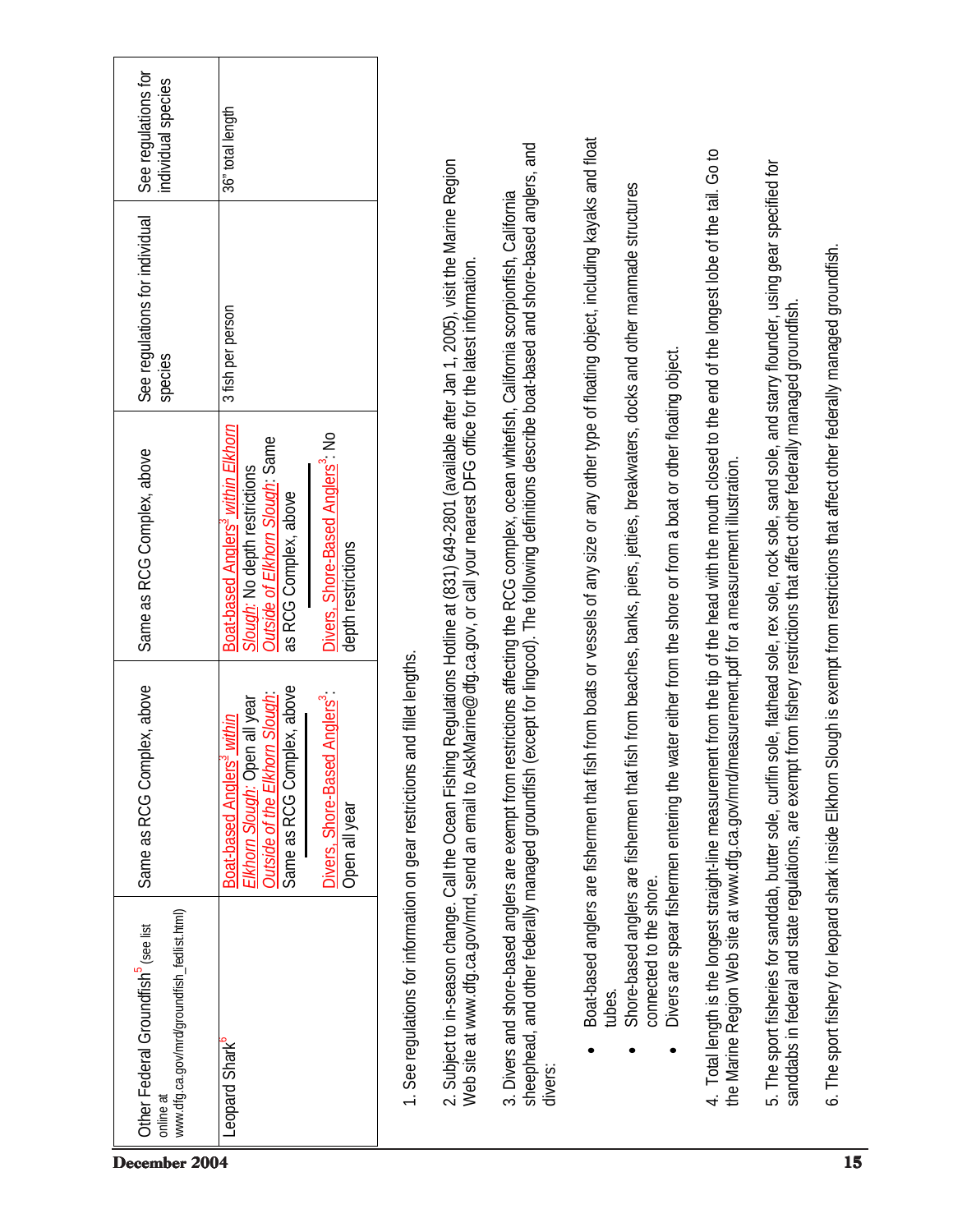|                                                                                                                                                                                                              | Min. Size Limit <sup>1,2,4</sup> | species and groups<br>See individual<br>below                                                                                                           |                                            | 10" total length                                                                         | 15" total length                                                                        | 12" total length                                                                         | none                           | 12" total length           | 10" total length           | 24" total length                                                                                                                                                      |
|--------------------------------------------------------------------------------------------------------------------------------------------------------------------------------------------------------------|----------------------------------|---------------------------------------------------------------------------------------------------------------------------------------------------------|--------------------------------------------|------------------------------------------------------------------------------------------|-----------------------------------------------------------------------------------------|------------------------------------------------------------------------------------------|--------------------------------|----------------------------|----------------------------|-----------------------------------------------------------------------------------------------------------------------------------------------------------------------|
|                                                                                                                                                                                                              | Daily Bag Limit                  | 10 fish in combination per<br>person; see sub-limits for<br>cabezon, greenlings and<br>bocaccio                                                         | NO RETENTION<br>(zero)                     | aggregate RCG Complex bag<br>limit<br>1 fish per person; also<br>included in the 10-fish | aggregate RCG Complex bag<br>1 fish per person; also<br>included in the 10-fish<br>İmit | aggregate RCG Complex bag<br>limit<br>1 fish per person; also<br>included in the 10-fish | 10 fish per person             | 5 fish per person          | 5 fish per person          | 2 fish per person                                                                                                                                                     |
| Ocean waters between 36°00' N. latitude (near Lopez Point in Monterey County) and 34'27' N. latitude (Point Conception)<br>Recreational Groundfish Regulations for 2005<br>Bay South-Central Management Area | Depth Limit <sup>2</sup>         | between 120 ft (20 fm) and 240 ft<br>May only be taken in waters<br>(40 fm) deep                                                                        |                                            | Same as RCG Complex, above                                                               | Same as RCG Complex, above                                                              | Same as RCG Complex, above                                                               | Same as RCG Complex, above     | Same as RCG Complex, above | Same as RCG Complex, above | Same as RCG Complex, above                                                                                                                                            |
| <b>Morro</b><br>Summary of                                                                                                                                                                                   | Time Period <sup>2,3</sup>       | Anglers <sup>3</sup><br>ct-Dec.<br>Boat-based Anglers <sup>3</sup><br>Closed: Jan-April, O<br>Divers, Shore-based<br>Open: May-Sept.<br>Open year-round | CLOSED all year; NC<br><b>RETENTION</b>    | Same as RCG Complex, above                                                               | Same as RCG Complex, above                                                              | Same as RCG Complex, above                                                               | lex, above<br>Same as RCG Comp | Same as RCG Complex, above | Same as RCG Complex, above | Anglers <sup>3</sup><br>Closed: Jan-Apr, Oct-Dec<br>Closed: Jan-Mar, Dec<br>Divers, Shore-based<br>Boat-based Anglers <sup>3</sup><br>Open: May-Sept<br>Open: Apr-Nov |
|                                                                                                                                                                                                              | <b>Species</b>                   | RCG Complex (including all species<br><u>G</u> reenlings as defined in Section<br>1.91)<br>of Rockfish, Cabezon and                                     | Canary, Cowcod and Yelloweye<br>Rockfishes | Bocaccio                                                                                 | Cabezon                                                                                 | Kelp or Rock Greenling                                                                   | Ocean Whitefish                | California Sheephead       | California Scorpionfish    | Lingcod                                                                                                                                                               |
| 16                                                                                                                                                                                                           |                                  |                                                                                                                                                         |                                            |                                                                                          |                                                                                         |                                                                                          |                                |                            |                            | Marine Management News                                                                                                                                                |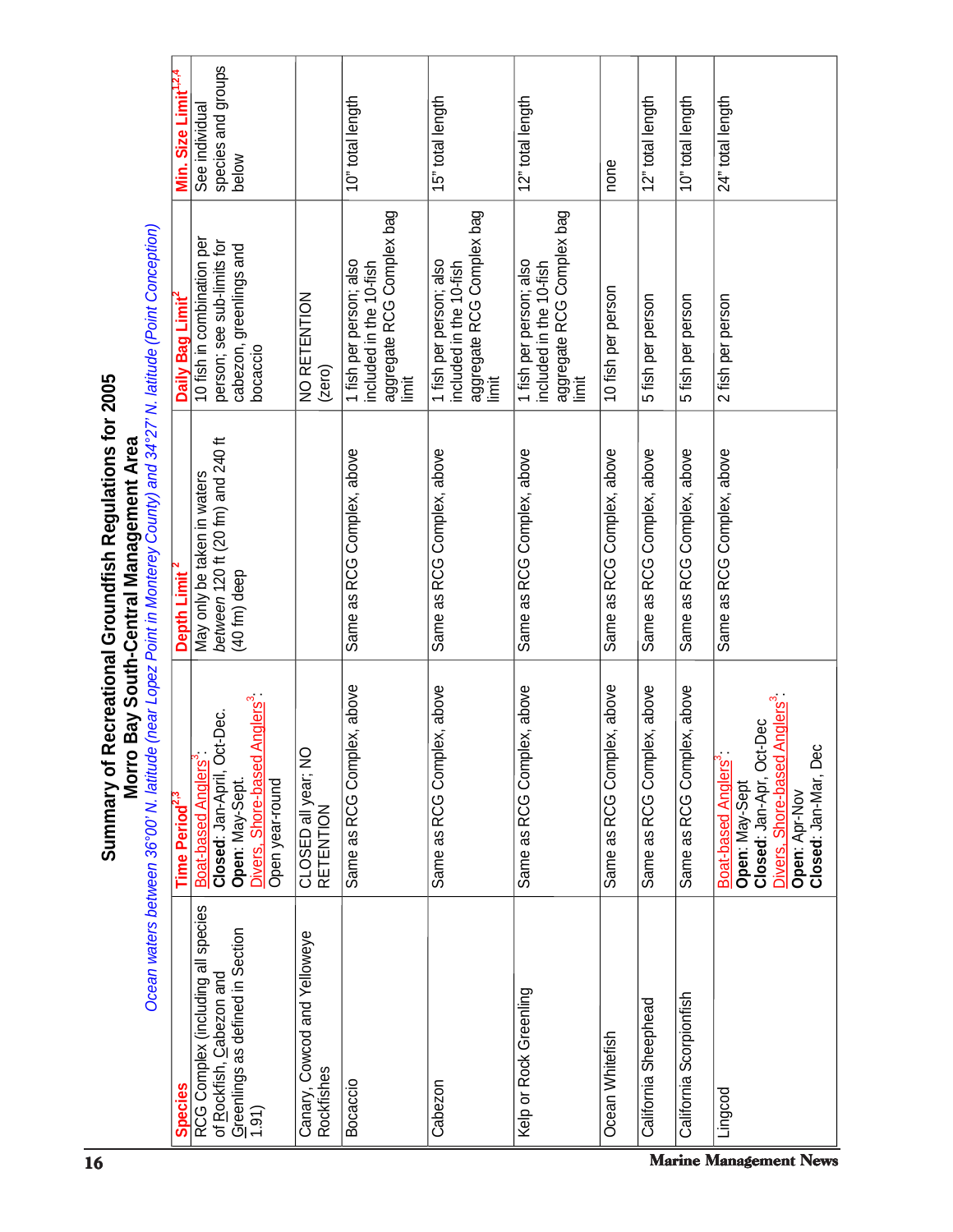| December 2004                                                                                               |                                                                                                                              |                                                         |                                                                                                                                                                                                         |                                                                                                                                                                                                  |                                                                                                                                               |                                                                                                                                                                   |                                                                                                                                                           |                                                                                                                                                                                                                                       |  |
|-------------------------------------------------------------------------------------------------------------|------------------------------------------------------------------------------------------------------------------------------|---------------------------------------------------------|---------------------------------------------------------------------------------------------------------------------------------------------------------------------------------------------------------|--------------------------------------------------------------------------------------------------------------------------------------------------------------------------------------------------|-----------------------------------------------------------------------------------------------------------------------------------------------|-------------------------------------------------------------------------------------------------------------------------------------------------------------------|-----------------------------------------------------------------------------------------------------------------------------------------------------------|---------------------------------------------------------------------------------------------------------------------------------------------------------------------------------------------------------------------------------------|--|
| www.dfg.ca.gov/mrd/groundfish_fedlist.html)<br>Other Federal Groundfish <sup>5</sup><br>(see list online at | Leopard Shark                                                                                                                | 1. See regulations for information on gear restrictions | 2. Subject to in-season change. Call the Ocean Fishi                                                                                                                                                    | 3. Divers and shore-based anglers are exempt from a<br>sheephead, and other federally managed groundfish<br>divers:                                                                              | tubes.                                                                                                                                        | Shore-based anglers are fishermen that<br>connected to the shore.                                                                                                 |                                                                                                                                                           | 5. The sport fisheries for sanddab, butter sole, curifin                                                                                                                                                                              |  |
| Same as RCG Complex, above                                                                                  | Boat-based Anglers <sup>3</sup> : Same as<br>Divers, Shore-Based Anglers <sup>3</sup><br>RCG Complex, above<br>Open all year | and fillet lengths.                                     |                                                                                                                                                                                                         |                                                                                                                                                                                                  |                                                                                                                                               | Divers are spear fishermen entering the                                                                                                                           | the Marine Region Web site at www.dfg.ca.gov/mrd/measurement.pdf for a measurement illustration.                                                          |                                                                                                                                                                                                                                       |  |
| Same as RCG Complex, above                                                                                  | Same as RCG Complex, above                                                                                                   |                                                         | ng Regulations Hotline at (831) 649-2801, visit the Marine Region Web site at<br>www.dfg.ca.gov/mrd, send an email to AskMarine@dfg.ca.gov, or call your nearest DFG office for the latest information. | (except for lingcod). The following definitions describe boat-based and shore-based anglers, and<br>restrictions affecting the RCG complex, ocean whitefish, California scorpionfish, California | Boat-based anglers are fishermen that fish from boats or vessels of any size or any other type of floating object, including kayaks and float | fish from beaches, banks, piers, jetties, breakwaters, docks and other manmade structures<br>water either from the shore or from a boat or other floating object. | 4. Total length is the longest straight-line measurement from the tip of the head with the mouth closed to the end of the longest lobe of the tail. Go to | sole, flathead sole, rex sole, rock sole, sand sole, and starry flounder, using gear specified for<br>sanddabs in federal and state regulations, are exempt from fishery restrictions that affect other federally managed groundfish. |  |
| See regulations for individual<br>species                                                                   | 3 fish per person                                                                                                            |                                                         |                                                                                                                                                                                                         |                                                                                                                                                                                                  |                                                                                                                                               |                                                                                                                                                                   |                                                                                                                                                           |                                                                                                                                                                                                                                       |  |
| See regulations for<br>individual species                                                                   | 36" total length                                                                                                             |                                                         |                                                                                                                                                                                                         |                                                                                                                                                                                                  |                                                                                                                                               |                                                                                                                                                                   |                                                                                                                                                           |                                                                                                                                                                                                                                       |  |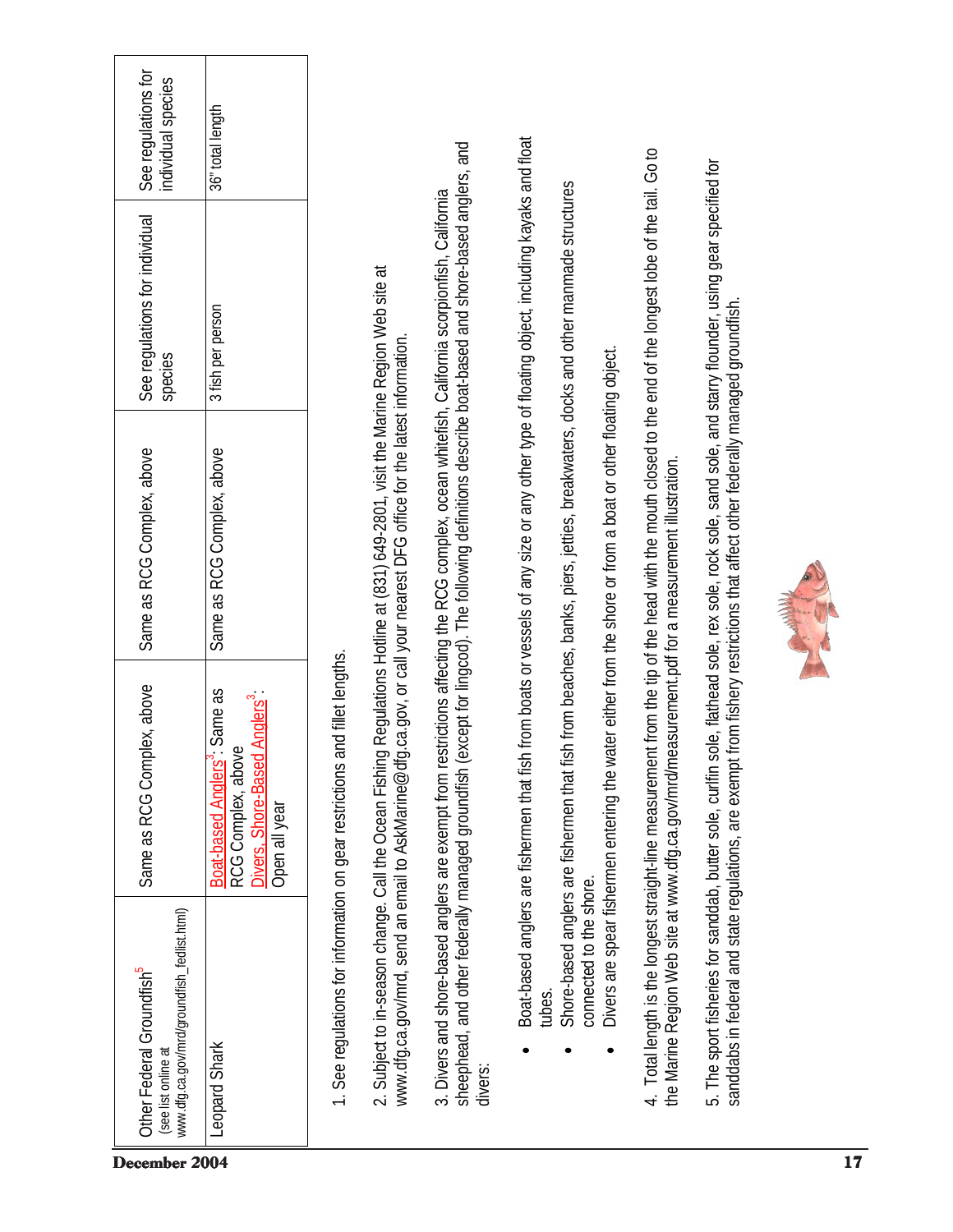| 18                                                                                                                                           |                                     |                                                                                                                                                                                             |                                            |                                                                                         |                                                                                          |                                                                                          |                            |                                | <b>Marine Management News</b>                                                                                                                                                      |                                                                                                                                             |
|----------------------------------------------------------------------------------------------------------------------------------------------|-------------------------------------|---------------------------------------------------------------------------------------------------------------------------------------------------------------------------------------------|--------------------------------------------|-----------------------------------------------------------------------------------------|------------------------------------------------------------------------------------------|------------------------------------------------------------------------------------------|----------------------------|--------------------------------|------------------------------------------------------------------------------------------------------------------------------------------------------------------------------------|---------------------------------------------------------------------------------------------------------------------------------------------|
|                                                                                                                                              | <b>Species</b>                      | RCG Complex (including all species<br>Greenlings as defined in Section<br>of Rockfish, Cabezon and<br>(1.91)                                                                                | Canary, Cowcod and Yelloweye<br>Rockfishes | Bocaccio                                                                                | Cabezon                                                                                  | Kelp or Rock Greenling                                                                   | Ocean Whitefish            | California Sheephead           | Lingcod                                                                                                                                                                            | California Scorpionfish                                                                                                                     |
| Ocean waters between<br>Summary of                                                                                                           | Period <sup>3,</sup><br>Time        | Anglers <sup>4</sup><br>Closed: Jan, Feb, Oct-Dec.<br>Divers, Shore-based<br>Boat-based Anglers<br>Open year-round<br>Open: Mar-Sept.                                                       | O<br>CLOSED all year; N<br>RETENTION       | Same as RCG Complex, above                                                              | plex, above<br>Same as RCG Com                                                           | plex, above<br>Same as RCG Com                                                           | Same as RCG Complex, above | plex, above<br>Same as RCG Com | Divers, Shore-based Anglers <sup>4</sup> :<br>Closed: Jan-Mar, Oct-Dec<br>Closed: Jan-Mar, Dec<br>Boat-based Anglers<br>Open: Apr-Sept<br>Open: Apr-Nov                            | hing<br>For All Modes of Fisl<br>Closed: Jan-Sept<br>Open: Oct-Dec                                                                          |
| 34°27' N. latitude (Point Conception) and the U.S.-Mexico Border<br>Recreational Groundfish Regulations for 2005<br>Southern Management Area | Depth Limit <sup>2,3</sup>          | waters between 180 ft (30 fm) and<br>Mar-June: May only be taken in<br><b>July-Sept</b> : May only be taken in<br>less than 240 ft (40 fm) <sup>2</sup><br>360 ft (60 fm) deep <sup>2</sup> |                                            | Same as RCG Complex, above                                                              | Same as RCG Complex, above                                                               | Same as RCG Complex, above                                                               | Same as RCG Complex, above | Same as RCG Complex, above     | July-Nov: May only be taken in less<br>than 240 ft (40 fm) <sup>2</sup><br>waters between 180 ft (30 fm) and<br>Apr-June: May only be taken in<br>360 ft (60 fm) deep <sup>2</sup> | Dec: May only be taken in less than<br>120 ft (20 fm) <sup>2</sup><br>Oct-Nov: May only be taken in less<br>than 240 ft $(40 \text{ fm})^2$ |
|                                                                                                                                              | Daily Bag Limit                     | 10 fish in combination per<br>person; see sub-limits for<br>cabezon, greenlings and<br>bocaccio                                                                                             | NO RETENTION<br>(zero)                     | aggregate RCG Complex bag<br>1 fish per person; also<br>included in the 10-fish<br>İmit | aggregate RCG Complex bag<br>1 fish per person; also<br>included in the 10-fish<br>limit | aggregate RCG Complex bag<br>1 fish per person; also<br>included in the 10-fish<br>limit | 10 fish per person         | 5 fish per person              | 2 fish per person                                                                                                                                                                  | 5 fish per person                                                                                                                           |
|                                                                                                                                              | Size Limit <sup>1,3,5</sup><br>Nin. | species and groups<br>See individual<br>below                                                                                                                                               |                                            | 10" total length                                                                        | 15" total length                                                                         | 12" total length                                                                         | none                       | 12" total length               | 24" total length                                                                                                                                                                   | 10" total length                                                                                                                            |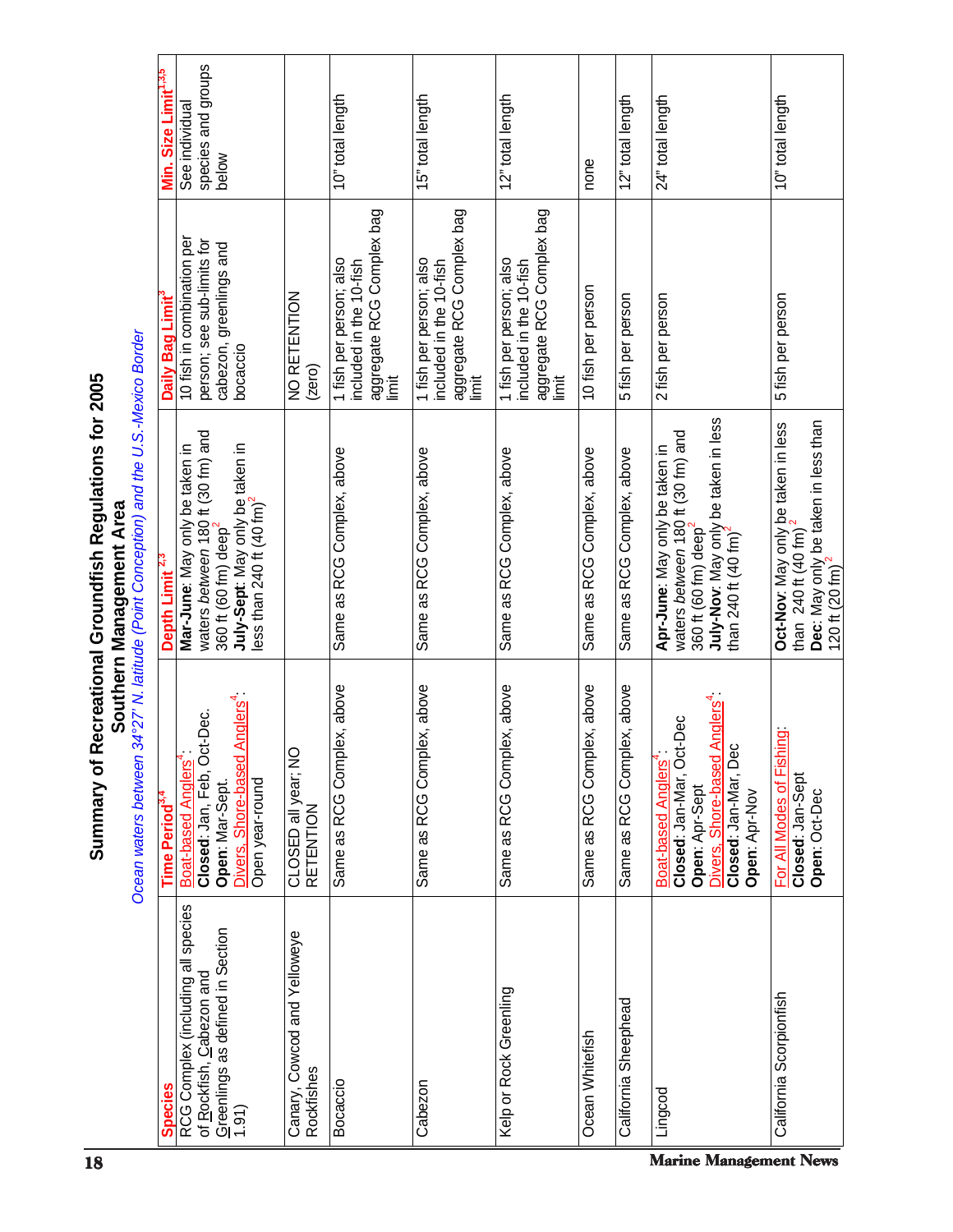| December 2004                                                                                               |                                                                                                                                                                                                                                                                        |                                                         |                                                                                                                                                    |                                                                                                                                                                                                                                                                                           |                                                                                                                                                                                                                                                                                                                 |                                                                                                                                               |                                                                                                                                  |                                                                      |                                                                                                                                                           |                                                                                                                                                                                                                                       | 19                                                                                              |
|-------------------------------------------------------------------------------------------------------------|------------------------------------------------------------------------------------------------------------------------------------------------------------------------------------------------------------------------------------------------------------------------|---------------------------------------------------------|----------------------------------------------------------------------------------------------------------------------------------------------------|-------------------------------------------------------------------------------------------------------------------------------------------------------------------------------------------------------------------------------------------------------------------------------------------|-----------------------------------------------------------------------------------------------------------------------------------------------------------------------------------------------------------------------------------------------------------------------------------------------------------------|-----------------------------------------------------------------------------------------------------------------------------------------------|----------------------------------------------------------------------------------------------------------------------------------|----------------------------------------------------------------------|-----------------------------------------------------------------------------------------------------------------------------------------------------------|---------------------------------------------------------------------------------------------------------------------------------------------------------------------------------------------------------------------------------------|-------------------------------------------------------------------------------------------------|
| www.dfg.ca.gov/mrd/groundfish_fedlist.html)<br>Other Federal Groundfish <sup>6</sup> (see list<br>online at | Leopard Shark                                                                                                                                                                                                                                                          | 1. See regulations for information on gear restrictions | closures for the Southern Management Area.                                                                                                         |                                                                                                                                                                                                                                                                                           |                                                                                                                                                                                                                                                                                                                 | tubes.                                                                                                                                        | connected to the shore.                                                                                                          |                                                                      |                                                                                                                                                           | 6. The sport fisheries for sanddab, butter sole, curifin                                                                                                                                                                              | 7. The sport fishery for leopard shark inside Newport                                           |
| Same as RCG Complex, above                                                                                  | Newport Bay, Alamitos Bay, San<br>Outside of the above-mentioned<br>bays: Same as RCG Complex,<br>Divers, Shore-Based Anglers <sup>4</sup> :<br>Diego Bay, and Mission Bay:<br>Boat-based Anglers <sup>4</sup> within<br>Open all year<br>Open all year<br>above       | and fillet lengths.                                     |                                                                                                                                                    |                                                                                                                                                                                                                                                                                           |                                                                                                                                                                                                                                                                                                                 |                                                                                                                                               |                                                                                                                                  | Divers are spear fishermen entering the                              | the Marine Region Web site at www.dfg.ca.gov/mrd/measurement.pdf for a measurement illustration.                                                          |                                                                                                                                                                                                                                       |                                                                                                 |
| Same as RCG Complex, above                                                                                  | Boat-based Anglers <sup>4</sup> within Newport<br>Bay, Alamitos Bay, San Diego Bay,<br>Outside of the above-mentioned<br>bays: Same as RCG Complex,<br>Divers, Shore-Based Anglers <sup>4</sup><br>and Mission Bay: No depth<br>Open all year<br>restrictions<br>above |                                                         | 2. In the Cowcod Conservation Areas fishing is prohibited in waters greater than 120 feet (20 fathoms). Fishing is also subject to the Time Period | 3. Subject to in-season change. Call the Ocean Fishing Regulations Hotline at (831) 649-2801 (available after Jan 1, 2005), visit the Marine Region<br>Web site at www.dfg.ca.gov/mrd, send an email to AskMarine@dfg.ca.gov, or call your nearest DFG office for the latest information. | managed groundfish (except for lingcod and California scorpionfish). The following definitions describe boat-based and shore-based anglers, and divers:<br>4. Divers and shore-based anglers are exempt from restrictions affecting the RCG complex, ocean whitefish, California sheephead, and other federally | Boat-based anglers are fishermen that fish from boats or vessels of any size or any other type of floating object, including kayaks and float | Shore-based anglers are fishermen that fish from beaches, banks, piers, jetties, breakwaters, docks and other manmade structures | water either from the shore or from a boat or other floating object. | 5. Total length is the longest straight-line measurement from the tip of the head with the mouth closed to the end of the longest lobe of the tail. Go to | sole, flathead sole, rex sole, rock sole, sand sole, and starry flounder, using gear specified for<br>sanddabs in federal and state regulations, are exempt from fishery restrictions that affect other federally managed groundfish. | Bay, Alamitos Bay, San Diego Bay, and Mission Bay is exempt from restrictions that affect other |
| See regulations for individual<br>species                                                                   | 3 fish per person                                                                                                                                                                                                                                                      |                                                         |                                                                                                                                                    |                                                                                                                                                                                                                                                                                           |                                                                                                                                                                                                                                                                                                                 |                                                                                                                                               |                                                                                                                                  |                                                                      |                                                                                                                                                           |                                                                                                                                                                                                                                       |                                                                                                 |
| See regulations for<br>individual species                                                                   | 36" total length                                                                                                                                                                                                                                                       |                                                         |                                                                                                                                                    |                                                                                                                                                                                                                                                                                           |                                                                                                                                                                                                                                                                                                                 |                                                                                                                                               |                                                                                                                                  |                                                                      |                                                                                                                                                           |                                                                                                                                                                                                                                       |                                                                                                 |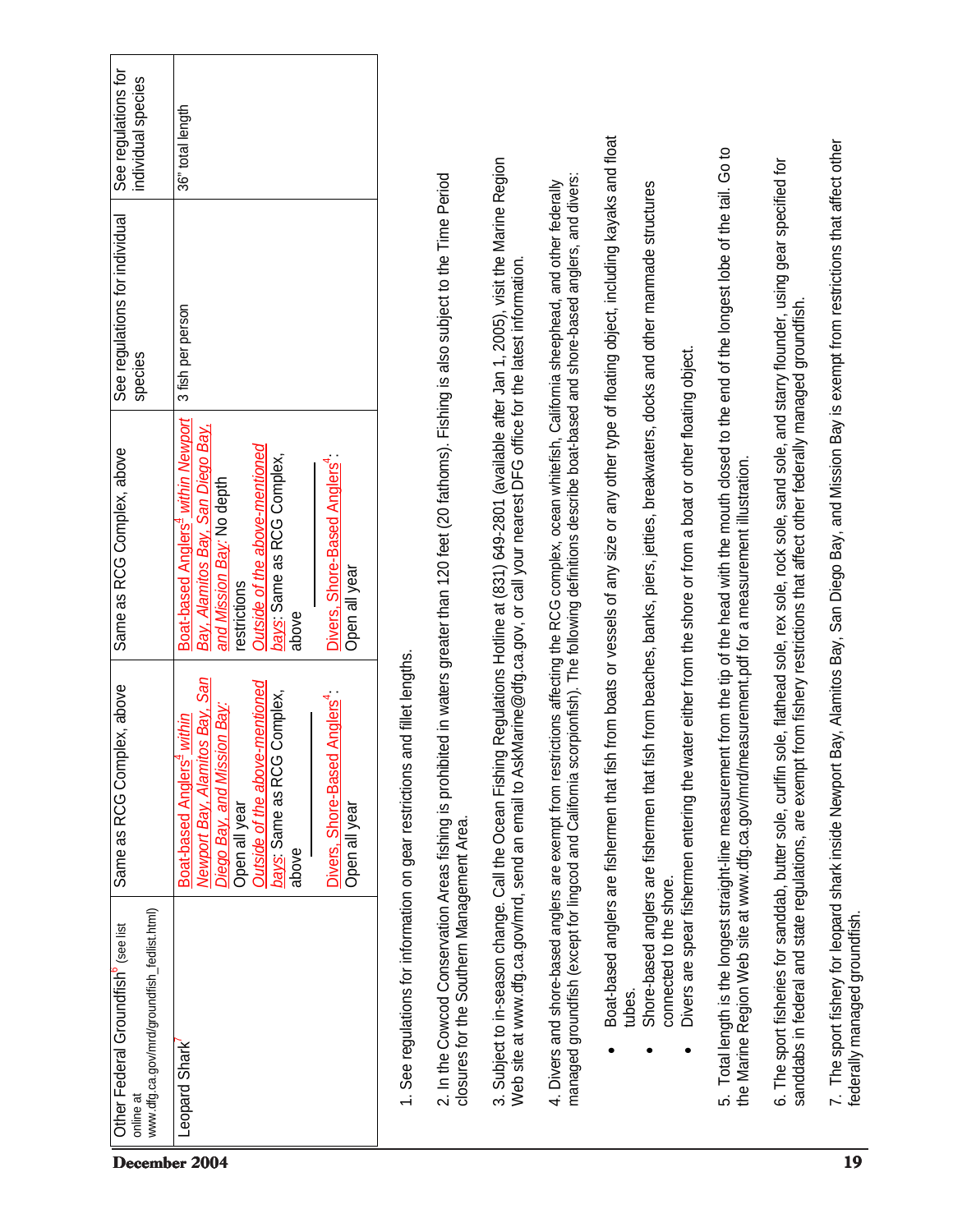#### <span id="page-19-0"></span>*"*Marine Web Site*" continued from page 7*

an important part in the ongoing effort to enhance management techniques and improve management decisions. The database contains the life history information compiled in the report *Biological Characteristics of Nearshore Fishes of California: A Review of Existing Knowledge and Proposed Additional Studies* (Cailliet et al. 2000).

**• In-Season Ocean Fishing Regulation Changes for 2004 <www.dfg.ca.gov/mrd/inseason2004.html>** A number of ocean fishing regulation changes have occurred throughout the year. This page contains a comprehensive list of these regulation changes, as well as related press articles and Marine Region contact information.

**• White Shark Information www.dfg.ca.gov/mrd/ whiteshark.html** [With news about recent white](www.dfg.ca.gov/mrd/whiteshark.html) shark incidents in California hitting the newspapers and airwaves, DFG has been flooded with questions about white sharks. This page contains recent press releases, white shark facts and white shark encounter information.

Here are some of our most popular pages:

**• California Ocean Sport Fishing Regulations Map [www.dfg.ca.gov/mrd/fishing\\_map.html](www.dfg.ca.gov/mrd/fishing_map.html)** Going ocean fishing? This should be your first stop. Simply click the marine location where you plan to fish and you will access a compact list of sport fishing regulations for that area. The pages are printer-friendly, so you can print the regulations and take them with you on your next fishing trip. These pages are updated frequently, so you can be assured that they contain the most up-to-date information.

**• [Record Ocean Sportfish www.dfg.ca.gov/mrd/](www.dfg.ca.gov/mrd/faqtrph3.html) faqtrph3.html** Would you like to learn about some of the largest California ocean fish that have ever been caught? Go no further! The page contains links to lists of record ocean sport fish, as well as some impressive photos. If you are a potential record holder, the page also contains information about how you may apply to become an official record holder.

**• [Laws and Regulations Page](www.dfg.ca.gov/mrd/regulations.html) www.dfg.ca.gov/ mrd/regulations.html** This page is your main source for information concerning commercial and sport fishing regulations. Over 30 links connect you to a variety of information concerning current regulations.

### Meet Us At The Sports Shows!

If you attend one of the many sports shows in California this spring, be sure to stop by the Department of Fish and Game booth to buy your license, chat with a warden, or discuss marine research with a Department biologist! You will find a Department booth at the following shows:

**San Francisco – Jan. 12-16** Fred Hall Fishing Tackle and Boat Show The Cow Palace <www.fredhall.com>

**Sacramento – Jan. 20-23** International Sportsmen's Exposition Cal Expo <www.sportsexpos.com>

**San Mateo – Feb. 3-6** International Sportsmen's Exposition San Mateo County Expo Center <www.sportsexpos.com>

**Pleasanton – Feb. 25-27** Tri-Valley Sportsmen's Exposition Alameda County Fairgrounds <www.sportsexpos.com>

**Long Beach – Mar. 2-6** Fred Hall Fishing Tackle and Boat Show Long Beach Convention & Entertainment Center <www.fredhall.com>

**Del Mar – Mar 16-20** Fred Hall Fishing Tackle and Boat Show Del Mar Fairgrounds <www.fredhall.com>



See you there!

**• A-to-Z Directory www.dfg.ca.gov/mrd/index\_ directory.html** [We receive frequent comments lettin](www.dfg.ca.gov/mrd/index_directory.html)g us know how easy it is to find information on our Web site. Can't seem to find what you're looking for? Don't worry! Just visit our A-to-Z Directory, and there you will see an alphabetized list of resources available to you on our Web site.

Enjoy our Web site, and be sure to check back often for the latest news and updates!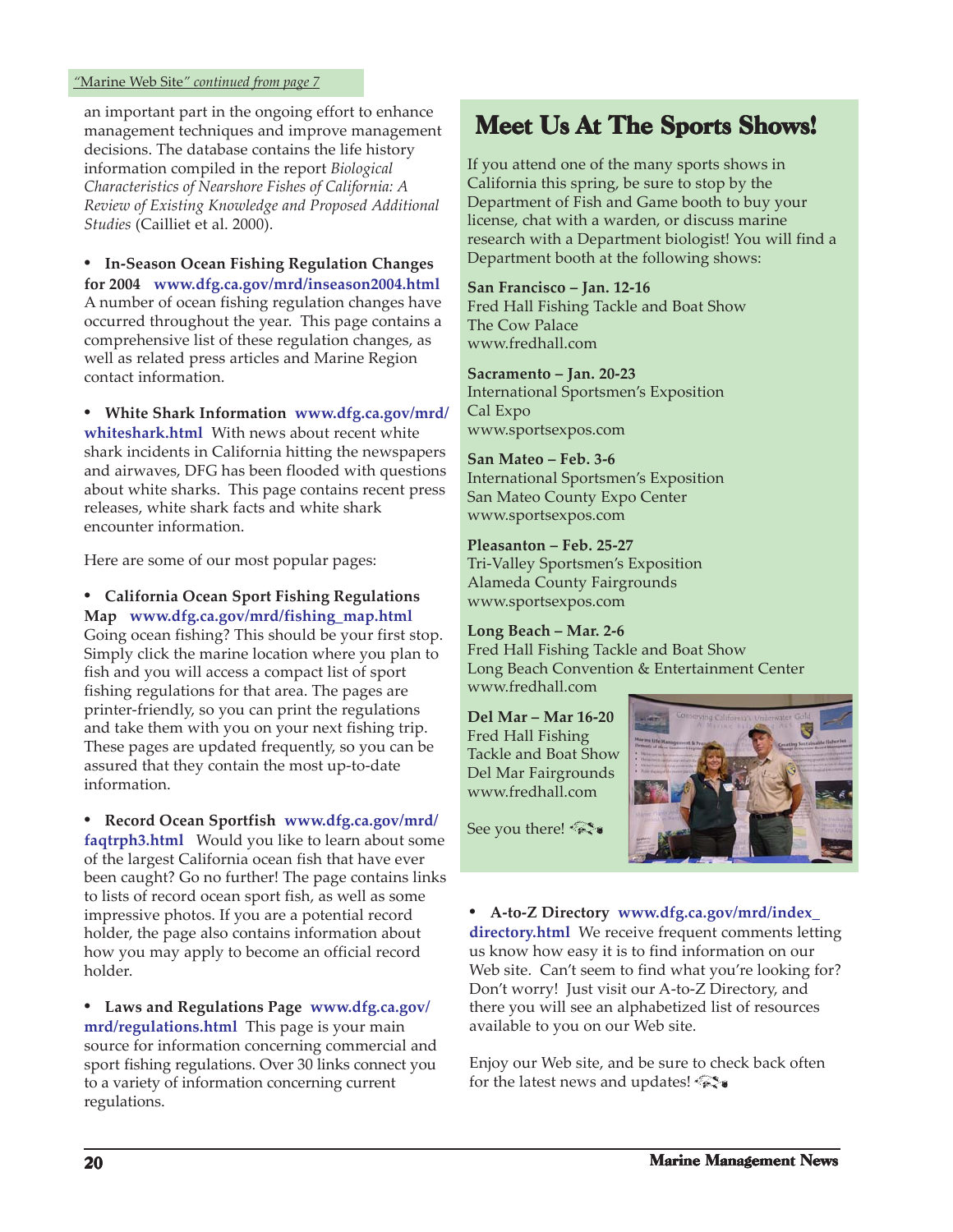#### <span id="page-20-0"></span>*"*Salmon Runs*" continued from page 7*

 At the annual March and April PFMC meetings, these reports and other information will be used to evaluate proposed fishing seasons. Anyone interested in participating in the process is welcome to attend any of the meetings or send written comments to the PFMC prior to its March meeting. The PFMC will consider any suggestion at or before

the March meeting, but may be unable to make changes to the proposed season structure after March, 2005.

 For more information on ocean salmon, visit the Marine Region's salmon resources Web page at **<www.dfg.ca.gov/mrd/oceansalmon.html>**, or the PFMC Web site at **[www.pcouncil.org.](www.pcouncil.org)**

![](_page_20_Picture_4.jpeg)

Preliminary Salmon Troll and Sport Estimates through August 2004

![](_page_20_Picture_6.jpeg)

|              | <b>Commercial Troll</b> |                            | 2003                    |                         |                     |                          | 2004                   |                         |                     |  |
|--------------|-------------------------|----------------------------|-------------------------|-------------------------|---------------------|--------------------------|------------------------|-------------------------|---------------------|--|
|              | Port<br>FB*             | <b>Deliveries</b><br>1,295 | <b>Kings</b><br>186,760 | Pounds<br>2.407.970     | Avg Wt<br>12.9      | <b>Deliveries</b><br>750 | <b>Kings</b><br>76,295 | Pounds<br>913,820       | Avg Wt<br>12.0      |  |
|              | <b>SF</b>               | 2,012                      |                         | 230,740 3,144,072       | 13.6                | 2,824                    | 289,604                | 3,485,824               | 12.2                |  |
|              | <b>MO</b>               | 1,620                      | 41,460                  | 582,068                 | 14.0                | 2,864                    | 67,780                 | 900,700                 | 13.3                |  |
|              | <b>Statewide</b>        | 4,927                      |                         | 458,960 6,134,110       | 13.5                | 6,438                    | 433,679                | 5,300,344               | 12.2                |  |
| <b>Sport</b> |                         |                            |                         |                         |                     |                          |                        |                         |                     |  |
|              | Port<br><b>CR</b>       | <b>Kings</b><br>288        | Cohos<br>16             | <b>Anglers</b><br>1,854 | <b>CPUE</b><br>0.16 | <b>Kings</b><br>1,316    | Cohos<br>83            | <b>Anglers</b><br>3,020 | <b>CPUE</b><br>0.44 |  |
|              | EU                      | 7,691                      | 121                     | 12,394                  | 0.62                | 18,144                   | 536                    | 20,901                  | 0.87                |  |
|              | <b>FB</b>               | 15,509                     | 100                     | 22,485                  | 0.69                | 21,342                   | 315                    | 28,408                  | 0.75                |  |
|              | <b>SF</b>               | 51,600                     | 216                     | 57,068                  | 0.90                | 119,796                  | 488                    | 92,540                  | 1.29                |  |
|              | <b>MO</b>               | 12,693                     | 148                     | 27,742                  | 0.46                | 40,241                   | 8                      | 55,535                  | 0.72                |  |
|              | <b>Statewide</b>        | 87,781                     | 601                     | 121,543                 | 0.72                | 200,839                  | 1,430                  | 200,404                 | 1.00                |  |
|              | Note:                   |                            |                         | $\cdot$ $\cdot$ $\cdot$ |                     |                          |                        | $CR = C$ rescent City   | SF = San Francisco  |  |

Noie.<br>In 2003 FB was open in 31 days in May, 26 days in July and 31 days in August (88 days total) <sub>FIT= Fureka</sub> ت In 2004 FB was open 20 days in July and 31 days in August through the 15th (51 days total)

MO = Monterey

EU = Eureka FB = Fort Bragg

## **Thank You For Your Help!** by Christina Schmunk, Marine Region Communications Intern

 $\AA$  big thank you goes out to those who participated in our Web site survey between July 16 and Aug<br>20. We had a total of 167 respondents, up from the 71 that participated in our 2003 survey. DFG's<br>Marine Besien strives Marine Region strives to keep the lines of communication open between ourselves and you, our valued constituency. If you have suggestions or comments about our Web site, please feel free to e-mail the Marine Region Webmaster, Aaron Del Monte, at adelmonte@dfg.ca.gov, or just keep your eyes open for the next survey that pops up on our home page.

 Also, congratulations go out to Eric Miller who won our free copy of *[California's Living Marine Resources:](www.dfg.ca.gov/mrd/status/index.html) [A Status Report](www.dfg.ca.gov/mrd/status/index.html)*. Miller is currently a scientist for MBC Applied Environmental Sciences, a marine biology consulting firm based in Costa Mesa, California. Congratulations, Eric!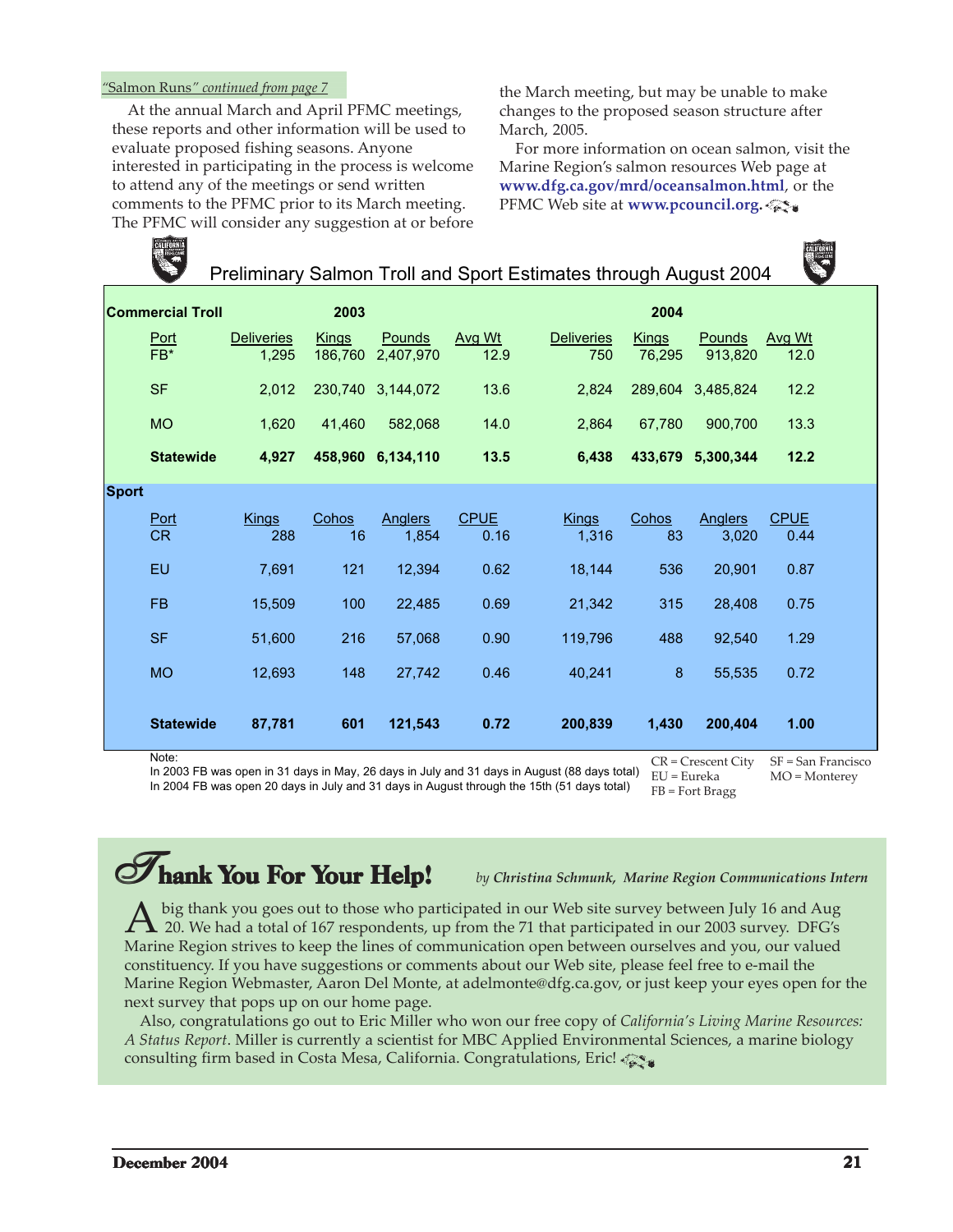### <span id="page-21-0"></span>Fishing Regulations 101: Why the Rules for Bottom Fishing Changed Mid-Season in 2004 - Part II *by Ed Roberts, Marine Biologist*

*In the September issue of* Marine Management News*, [Part I of this article discussed some of the basic tenets of](http://www.dfg.ca.gov/mrd/newsletter/0904.html#fr101) groundfish fishery management, how regulations are created, and how governing agencies deal with "overfished" species. In Part II of the article, we continue the discussion with an explanation of why in-season changes are sometimes necessary in the ocean sport fishery for groundfish.*

Over the past year, the recreational groundfish fishery has been restrained by *harvest limits*, or limits to the amount of fish that can be taken. How do management agencies monitor recreational groundfish catches, and obtain the data to support the harvest limits set for various groundfish species?

 Fisheries biologists track commercial and recreational landings using various data sources. From 1980 to 2003, recreational groundfish catches off California were estimated using the Marine Recreational Fisheries Statistics Survey (MRFSS). MRFSS was a federal program that combined catch composition information collected from an angler field survey with fishing effort information obtained from a telephone survey, to generate an estimate of total sport catch. In January 2004, the California Department of Fish and Game, in cooperation with the Pacific States Marine Fisheries Commission, implemented a new method to monitor California's sport catch. The California Recreational Fisheries Survey (CRFS) was developed in response to concerns expressed by both anglers and fishery managers regarding the quality of data available to estimate sport catch throughout the year. The CRFS combines elements of several separate programs and several new innovations into one program that will be used for management of all of the state's recreational finfish fisheries. The CRFS should provide more accurate and timely estimates of saltwater sport angler catch and effort, thus improving marine recreational fishery management.

#### **In-Season Changes**

 In addition to sport fishing seasons, depth-based closures, and bag limits that are adopted prior to the beginning of the year and may change from year to year, recreational anglers are also faced with inseason regulation changes that occur during the course of the year. There are two main reasons why in-season regulation changes become necessary:

Fishery data collected towards the end of one calendar year are often not available to fishery managers until the next calendar year. Managers

then review the new data, and if necessary refine the estimates of total sport catch for the previous year. Then, they may make adjustments to the statistical models used to make catch projections for the current year.

• During the course of the year, in-season tracking of progress towards harvest limits may show that these limits will be reached or exceeded before the end of the previously established fishing season.

In each of these cases, when fishery managers have access to data that show that the current sport fishing regulations are not sufficient to keep the annual sport catch within harvest limits, they may take action to reduce the sport catch. This action may include inseason changes to shorten or close fishing seasons, changes or implementation of depth restrictions, reduction in bag limits, and/or increases in the minimum size limits. The alternative to in-season changes – knowingly and willfully exceeding annual harvest limits established for overfished species – is not an option under the Magnuson Act.

#### **For the Future**

 State and federal fishery managers are working to improve the management of the marine recreational fisheries of California. NOAA Fisheries is making changes to the federal management process to stabilize the groundfish fishery. The PFMC is moving to a biennial management cycle for the 2005 and 2006 seasons, as opposed to the annual cycle that has been used prior to 2005. Recent stock assessments have also shown that several overfished species seem to be recovering faster than anticipated, which may translate into greater recreational fishing opportunities in the near future. With the advent of the CRFS, fishery managers will have access to better recreational fishery data, which should improve the accuracy and precision of in-season recreational catch estimates, and also lead to better pre-season catch models. These agencies are also working to improve public involvement in the fishery management process, and developing new ways to keep saltwater anglers informed.

For more information, visit these web sites: Department of Fish and Game's Marine Region: **<www.dfg.ca.gov/mrd>** NOAA Fisheries: **<www.nmfs.noaa.gov>** Pacific Fishery Management Council: **<www.pcouncil.org>** Pacific States Marine Fisheries Commission: **<www.psmfc.org>**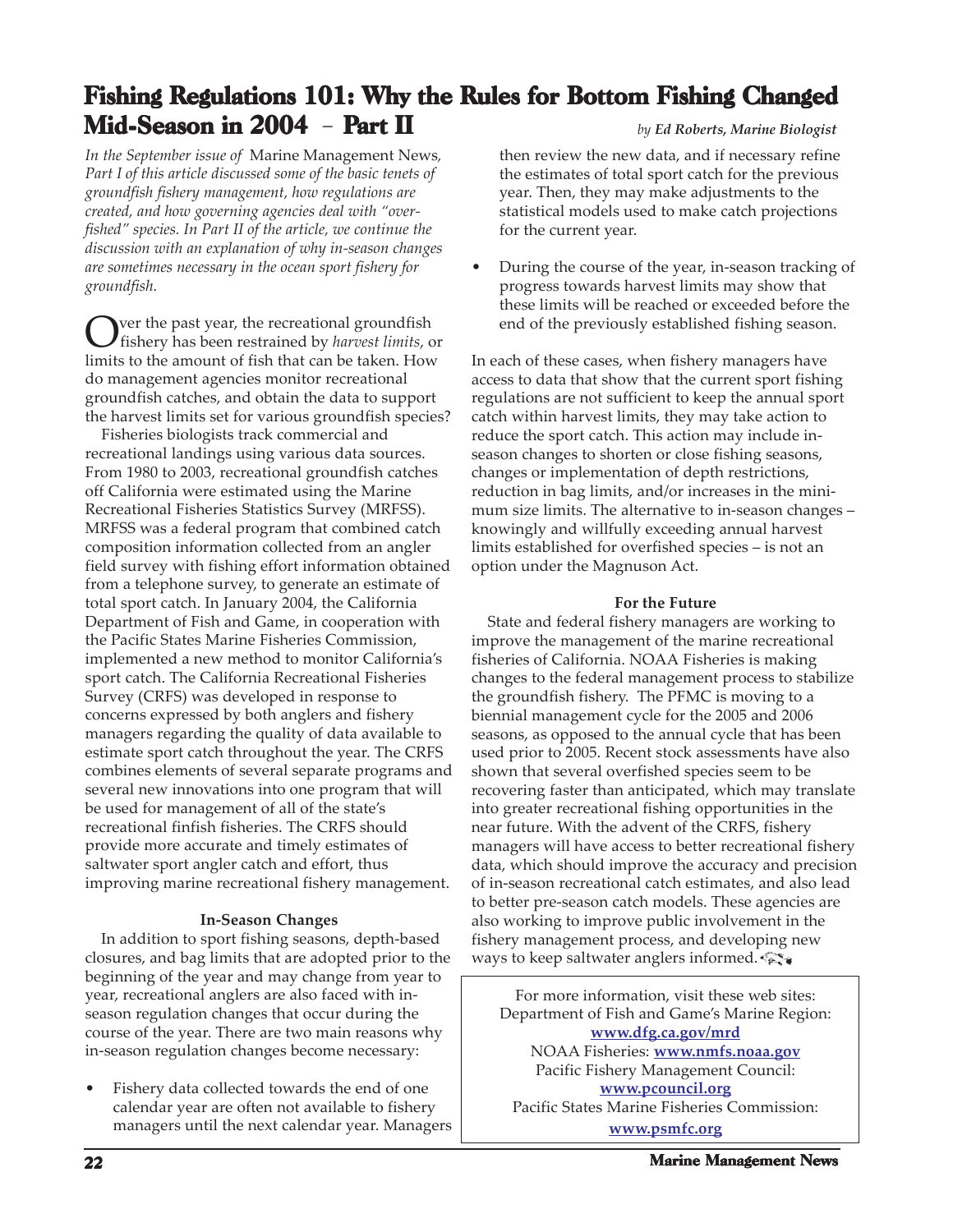### <span id="page-22-0"></span>**A Little Clarification...**

In the September issue of *Marine Mangement News*, the article *[NOAA Fisheries Proposes Changes to Federal](www.dfg.ca.gov/mrd/newsletter/0904.html#salmon2) Status of Salmon Species* describes pending changes to salmon hatchery policies, but may not have made clear that the recent Oregon federal court decision and the new hatchery policy include a limited number of hatchery populations (see table,page 23). According to Dennis McEwan, Supervisor of the Native Anadromous Fish Team with the Department of Fish and Game, the pending hatchery policy changes do not affect the non-listed status of hatchery populations previously excluded from evolutionarily significant units (ESUs), because they differ genetically from the native population, or were founded from an exotic broodstock. This means, for example, that hatchery fish such as Nimbus Hatchery steelhead (steelhead are considered a species of Pacific salmon) will remain un-listed and will not be protected under the Endangered Species Act. The table on page 23 lists California hatchery salmon that are included in the ESUs and under Endangered Species Act protection.

 For more information on California's native anadromous fishes, visit the DFG Native [Anadromous Fishes Web page at](www.dfg.ca.gov/nafwb) **www.dfg.ca.gov/ nafwb.**

**For automatic, electronic notification of in-season fishing regulation changes, sign up for the Marine Region mailing list at: <www.dfg.ca.gov/mrd/subscribe.html>**

#### **California Hatchery Salmon Included In ESUs and Under Endangered Species Act Protection**

| <b>ESU</b>                                                                         | <b>Artificial Propogation Program</b>                                                                                                                                                                                                         |
|------------------------------------------------------------------------------------|-----------------------------------------------------------------------------------------------------------------------------------------------------------------------------------------------------------------------------------------------|
| Sacramento River winter-run<br>chinook                                             | Livingston Stone Natl. Fish Hatchery<br>Conservation Program<br>Bodega Marine Lab Captive<br><b>Broodstock Program</b>                                                                                                                        |
| Central Valley spring-run<br>chinook<br>S. CA steelhead<br>S. Central CA steelhead | None listed                                                                                                                                                                                                                                   |
| California Coast<br>fall-run chinook                                               | Freshwater Ck./Humboldt Fish<br><b>Action Council</b><br>Yager Ck. Hatchery<br>Redwood Ck. Hatchery<br>Hollow Tree Ck. Hatchery<br>Mattole Salmon Group Hatchery<br>Van Arsdale Fish Station<br>Mad River Hatchery                            |
| Central California Coast<br>coho                                                   | Don Clausen Fish Hatchery Captive<br><b>Broodstock Program</b><br>Scott Creek/Monterey Bay Salmon<br>and Trout Project; Kingfisher Flat<br>Hatchery<br>Scott Ck. Captive Broodstock<br>Program<br>Noyo River Fish Station Egg-take<br>Program |
| S. OR/N. CA Central Coast<br>coho ESU                                              | Cole Rivers Hatchery (Oregon Dept.<br>of Fish and Wildlife stock #52)                                                                                                                                                                         |
| Central California Coast<br>steelhead                                              | Scott Creek/Monterey Bay Salmon<br>and Trout Project; Kingfisher Flat<br>Hatchery<br>Don Clausen Fish Hatchery                                                                                                                                |
| Central California Valley<br>steelhead                                             | Coleman NFH<br>Feather River Hatchery                                                                                                                                                                                                         |
| Northern California steelhead                                                      | Yaeger Ck. Hatchery<br>North Fork Gualala River Hatchery<br>/Gualala River Steelhead Project                                                                                                                                                  |

### **Calendar of Events**

 **2005 Fish and Game Commission**  *<www.fgc.ca.gov/2005/2005mtgs.html>*

**February 3-4 San Diego**

**May 3-5 Sacramento**

**March 17-18 TBA**

**June 23-24 Bishop**

**2005 Pacific Fishery Management Council** *<www.pcouncil.org/events/future.html>*

**March 6-11 Sacramento, CA**

**June 12-17 Foster City, CA**

**April 3-8 Tacoma, WA** **September 18-23 Portland, OR**

For the latest information on upcoming fishery-related meetings, please go to our Calendar of Events at *[www.dfg.ca.gov/mrd/index\\_calendar.html](www.dfg.ca.gov/mrd/index_calendar.html)* or contact the Monterey DFG office at (831) 649-2870.